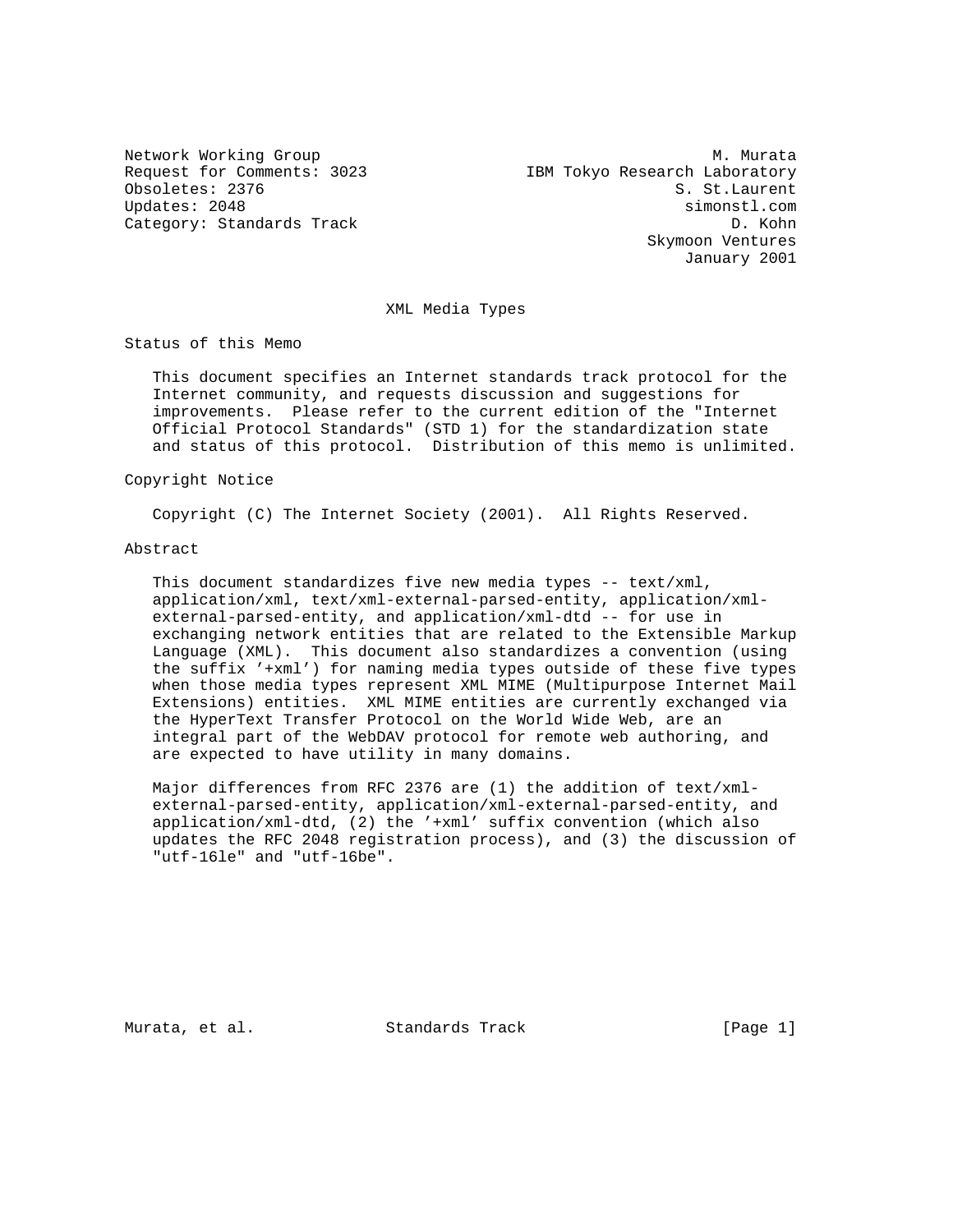Table of Contents

| 1.               |                                                                   | $\mathbf{3}$   |
|------------------|-------------------------------------------------------------------|----------------|
| $\overline{2}$ . |                                                                   | $\overline{4}$ |
| 3.               |                                                                   | 5              |
| 3.1              |                                                                   | 7              |
| 3.2              | Application/xml Registration                                      | 9              |
| 3.3              | Text/xml-external-parsed-entity Registration                      | 11             |
| 3.4              | Application/xml-external-parsed-entity Registration               | 12             |
| 3.5              | Application/xml-dtd Registration                                  | 13             |
| 3.6              |                                                                   | 14             |
| 4.               | The Byte Order Mark (BOM) and Conversions to/from the UTF-16      |                |
|                  |                                                                   | 15             |
| 5.               |                                                                   | 15             |
| б.               |                                                                   | 15             |
| 7.               | A Naming Convention for XML-Based Media Types                     | 16             |
| 7.1              |                                                                   | 18             |
| 8.               |                                                                   | 18             |
| 8.1              | Text/xml with UTF-8 Charset                                       | 19             |
| 8.2              | Text/xml with UTF-16 Charset                                      | 19             |
| 8.3              | Text/xml with UTF-16BE Charset                                    | 19             |
| 8.4              | Text/xml with $ISO-2022-KR$ Charset                               | 20             |
| 8.5              | Text/xml with Omitted Charset                                     | 20             |
| 8.6              |                                                                   | 20             |
| 8.7              | Application/xml with UTF-16BE Charset                             | 21             |
| 8.8              | Application/xml with ISO-2022-KR Charset                          | 21             |
| 8.9              | Application/xml with Omitted Charset and UTF-16 XML MIME          |                |
|                  |                                                                   | 21             |
|                  | 8.10 Application/xml with Omitted Charset and UTF-8 Entity        | 22             |
|                  | 8.11 Application/xml with Omitted Charset and Internal Encoding   |                |
|                  |                                                                   | 22             |
|                  | 8.12 Text/xml-external-parsed-entity with UTF-8 Charset           | 22             |
|                  | 8.13 Application/xml-external-parsed-entity with UTF-16 Charset.  | 23             |
|                  | 8.14 Application/xml-external-parsed-entity with UTF-16BE Charset | 23             |
|                  |                                                                   | 23             |
|                  |                                                                   | 24             |
|                  |                                                                   | 24             |
|                  |                                                                   | 24             |
|                  |                                                                   | 24             |
|                  | 8.20 INCONSISTENT EXAMPLE: Text/xml with UTF-8 Charset            | 25             |
| 9.               |                                                                   | 25             |
| 10.              | Security Considerations                                           | 25             |
|                  |                                                                   | 27             |
|                  |                                                                   | 31             |
| Α.               | Why Use the '+xml' Suffix for XML-Based MIME Types?               | 32             |
| A.1              | Why not just use text/xml or application/xml and let the XML      |                |
|                  | processor dispatch to the correct application based on the        |                |
|                  |                                                                   | 32             |
|                  |                                                                   |                |

Murata, et al. Standards Track [Page 2]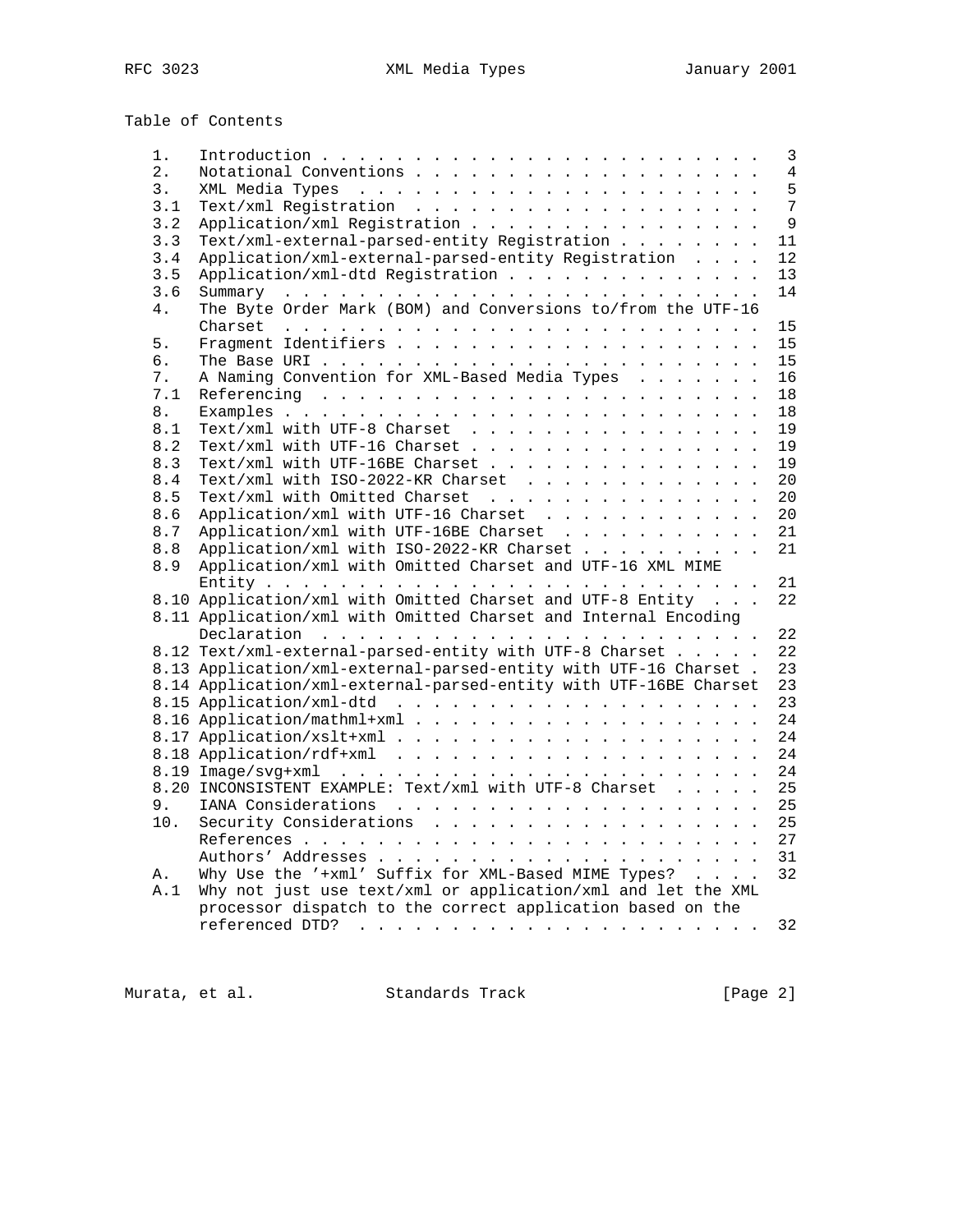| A.2            | Why not create a new subtree $(e.g., image/xm1.svg)$ to<br>represent XML MIME types? | 32 |
|----------------|--------------------------------------------------------------------------------------|----|
| A.3            | Why not create a new top-level MIME type for XML-based media                         |    |
|                |                                                                                      | 32 |
|                |                                                                                      |    |
| A.4            | Why not just have the MIME processor 'sniff' the content to                          | 33 |
|                | determine whether it is XML?                                                         |    |
| A.5            | Why not use a MIME parameter to specify that a media type                            |    |
|                |                                                                                      | 33 |
| A.6            | How about labeling with parameters in the other direction                            |    |
|                | $(e.g., application / xml; Content-Feature=iotp)?$                                   | 34 |
| A.7            | How about a new superclass MIME parameter that is defined to                         |    |
|                | apply to all MIME types (e.g., Content-Type:                                         |    |
|                | $application/iotp$ ; $Ssuperclass=xml$ )?                                            | 34 |
| A.8            | What about adding a new parameter to the Content-Disposition                         |    |
|                | header or creating a new Content-Structure header to                                 |    |
|                |                                                                                      | 35 |
| A.9            | How about a new Alternative-Content-Type header?                                     | 35 |
|                | A.10 How about using a conneg tag instead (e.g., accept-features:                    |    |
|                |                                                                                      | 35 |
|                | A.11 How about a third-level content-type, such as text/xml/rdf?                     | 35 |
|                | A.12 Why use the plus $('')$ character for the suffix $'+xml$ ?                      | 36 |
|                | A.13 What is the semantic difference between application/foo and                     |    |
|                | $application/foo+xml?$                                                               | 36 |
|                | A.14 What happens when an even better markup language (e.g.,                         |    |
|                | EBML) is defined, or a new category of data? $\ldots$                                | 36 |
|                | A.15 Why must I use the '+xml' suffix for my new XML-based media                     |    |
|                | type?                                                                                | 37 |
| <b>B.</b>      |                                                                                      | 37 |
| $\mathsf{C}$ . |                                                                                      | 38 |
|                | Full Copyright Statement                                                             | 39 |

# 1. Introduction

 The World Wide Web Consortium has issued Extensible Markup Language (XML) 1.0 (Second Edition)[XML]. To enable the exchange of XML network entities, this document standardizes five new media types - text/xml, application/xml, text/xml-external-parsed-entity, application/xml-external-parsed-entity, and application/xml-dtd -- as well as a naming convention for identifying XML-based MIME media types.

 XML entities are currently exchanged on the World Wide Web, and XML is also used for property values and parameter marshalling by the WebDAV[RFC2518] protocol for remote web authoring. Thus, there is a need for a media type to properly label the exchange of XML network entities.

Murata, et al. Standards Track [Page 3]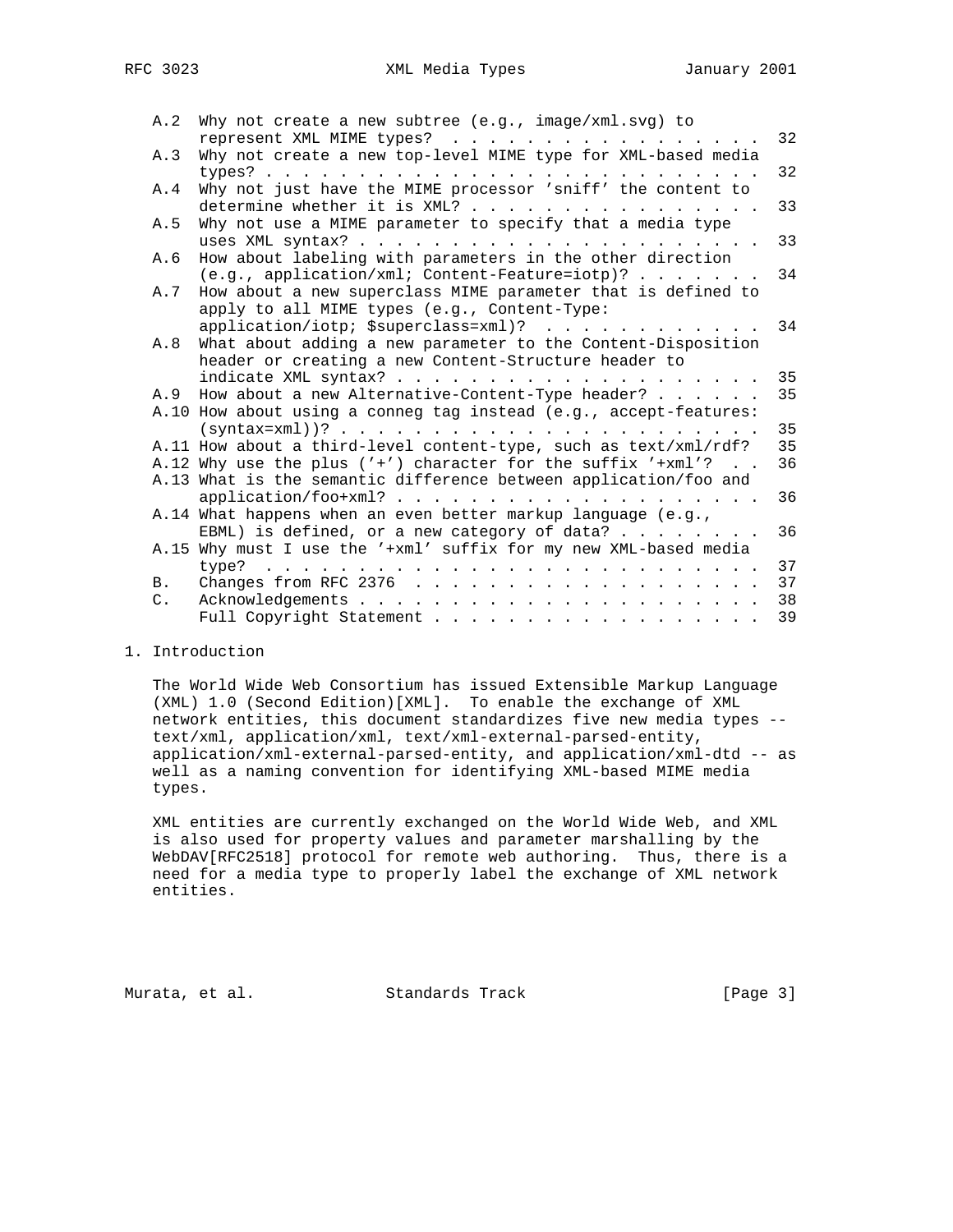Although XML is a subset of the Standard Generalized Markup Language (SGML) ISO 8879[SGML], which has been assigned the media types text/sgml and application/sgml, there are several reasons why use of text/sgml or application/sgml to label XML is inappropriate. First, there exist many applications that can process XML, but that cannot process SGML, due to SGML's larger feature set. Second, SGML applications cannot always process XML entities, because XML uses features of recent technical corrigenda to SGML. Third, the definition of text/sgml and application/sgml in [RFC1874] includes parameters for SGML bit combination transformation format (SGML bctf), and SGML boot attribute (SGML-boot). Since XML does not use these parameters, it would be ambiguous if such parameters were given for an XML MIME entity. For these reasons, the best approach for labeling XML network entities is to provide new media types for XML.

 Since XML is an integral part of the WebDAV Distributed Authoring Protocol, and since World Wide Web Consortium Recommendations have conventionally been assigned IETF tree media types, and since similar media types (HTML, SGML) have been assigned IETF tree media types, the XML media types also belong in the IETF media types tree.

 Similarly, XML will be used as a foundation for other media types, including types in every branch of the IETF media types tree. To facilitate the processing of such types, media types based on XML, but that are not identified using text/xml or application/xml, SHOULD be named using a suffix of '+xml' as described in Section 7. This will allow XML-based tools -- browsers, editors, search engines, and other processors -- to work with all XML-based media types.

## 2. Notational Conventions

 The key words "MUST", "MUST NOT", "REQUIRED", "SHALL", "SHALL NOT", "SHOULD", "SHOULD NOT", "RECOMMENDED", "MAY", and "OPTIONAL" in this document are to be interpreted as described in [RFC2119].

 As defined in [RFC2781], the three charsets "utf-16", "utf-16le", and "utf-16be" are used to label UTF-16 text. In this document, "the UTF-16 family" refers to those three charsets. By contrast, the phrases "utf-16" or UTF-16 in this document refer specifically to the single charset "utf-16".

 As sometimes happens between two communities, both MIME and XML have defined the term entity, with different meanings. Section 2.4 of [RFC2045] says:

 "The term 'entity' refers specifically to the MIME-defined header fields and contents of either a message or one of the parts in the body of a multipart entity."

Murata, et al. Standards Track (Page 4)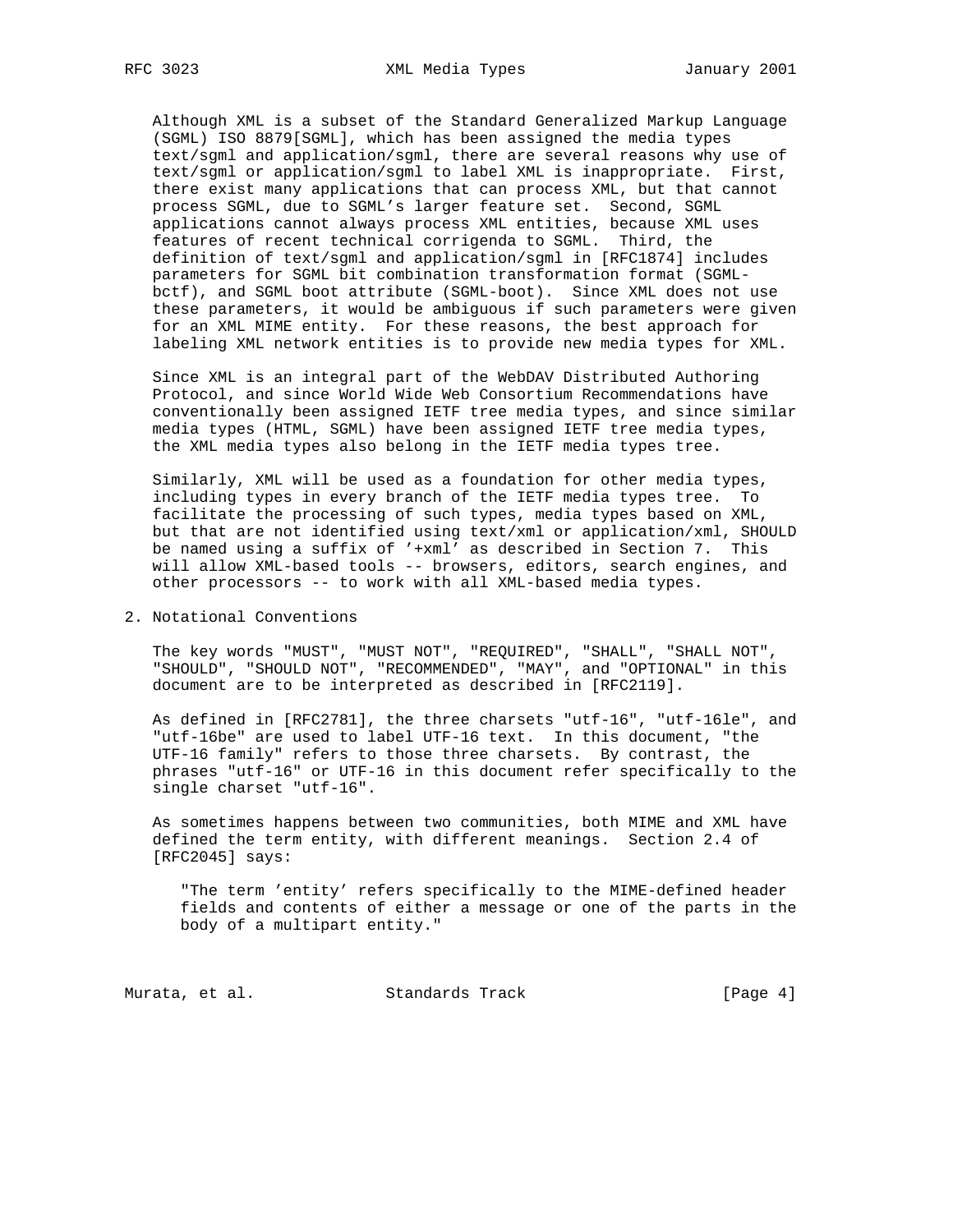Section 4 of [XML] says:

 "An XML document may consist of one or many storage units" called entities that "have content" and are normally "identified by name".

 In this document, "XML MIME entity" is defined as the latter (an XML entity) encapsulated in the former (a MIME entity).

3. XML Media Types

 This document standardizes five media types related to XML MIME entities: text/xml, application/xml, text/xml-external-parsed-entity, application/xml-external-parsed-entity, and application/xml-dtd. Registration information for these media types is described in the sections below.

 Within the XML specification, XML MIME entities can be classified into four types. In the XML terminology, they are called "document entities", "external DTD subsets", "external parsed entities", and "external parameter entities". The media types text/xml and application/xml MAY be used for "document entities", while text/xml external-parsed-entity or application/xml-external-parsed-entity SHOULD be used for "external parsed entities". The media type application/xml-dtd SHOULD be used for "external DTD subsets" or "external parameter entities". application/xml and text/xml MUST NOT be used for "external parameter entities" or "external DTD subsets", and MUST NOT be used for "external parsed entities" unless they are also well-formed "document entities" and are referenced as such. Note that [RFC2376] (which this document obsoletes) allowed such usage, although in practice it is likely to have been rare.

 Neither external DTD subsets nor external parameter entities parse as XML documents, and while some XML document entities may be used as external parsed entities and vice versa, there are many cases where the two are not interchangeable. XML also has unparsed entities, internal parsed entities, and internal parameter entities, but they are not XML MIME entities.

 If an XML document -- that is, the unprocessed, source XML document -- is readable by casual users, text/xml is preferable to application/xml. MIME user agents (and web user agents) that do not have explicit support for text/xml will treat it as text/plain, for example, by displaying the XML MIME entity as plain text. Application/xml is preferable when the XML MIME entity is unreadable by casual users. Similarly, text/xml-external-parsed-entity is

Murata, et al. Standards Track (Page 5)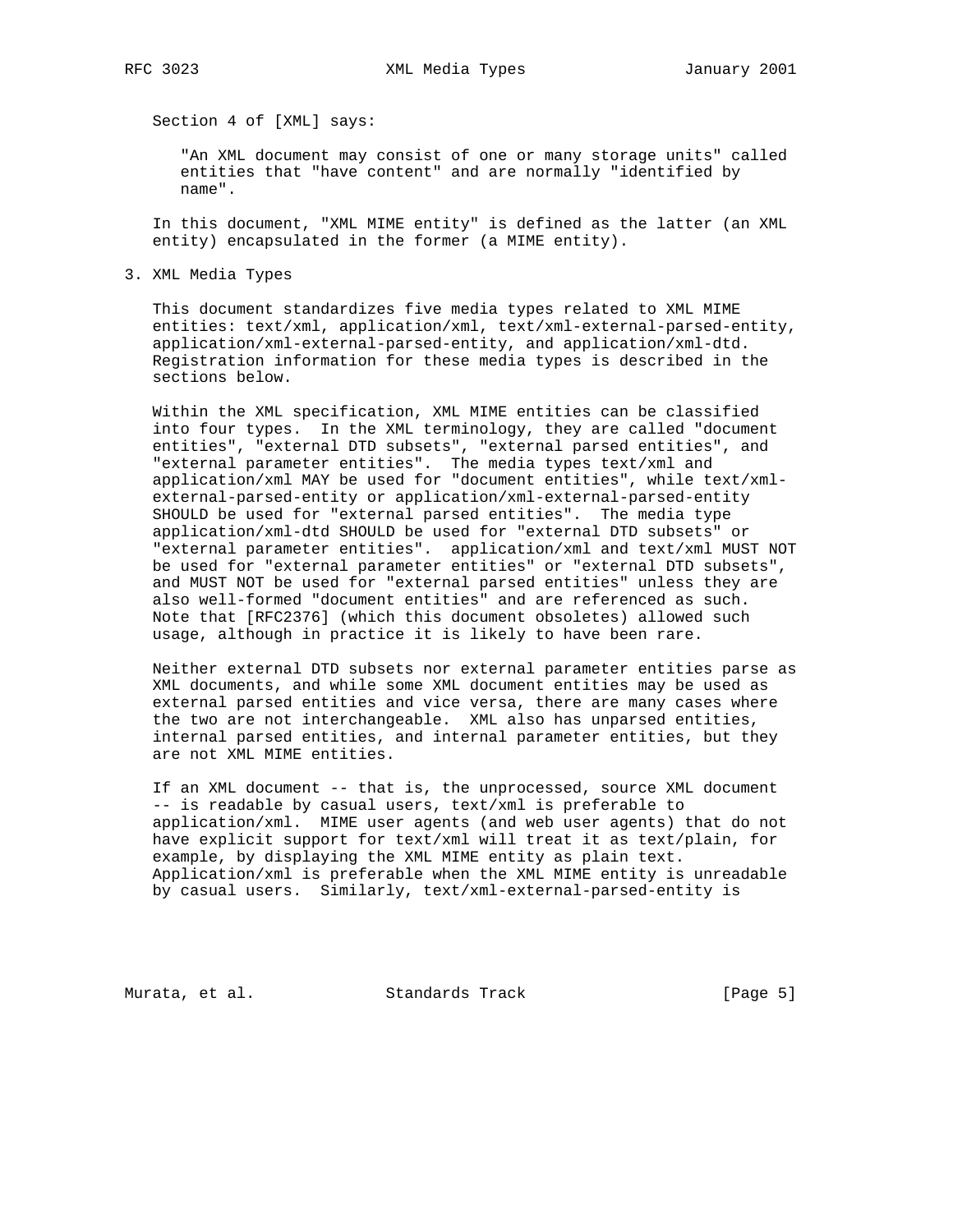preferable when an external parsed entity is readable by casual users, but application/xml-external-parsed-entity is preferable when a plain text display is inappropriate.

 NOTE: Users are in general not used to text containing tags such as <price>, and often find such tags quite disorienting or annoying. If one is not sure, the conservative principle would suggest using application/\* instead of text/\* so as not to put information in front of users that they will quite likely not understand.

 The top-level media type "text" has some restrictions on MIME entities and they are described in [RFC2045] and [RFC2046]. In particular, the UTF-16 family, UCS-4, and UTF-32 are not allowed (except over HTTP[RFC2616], which uses a MIME-like mechanism). Thus, if an XML document or external parsed entity is encoded in such character encoding schemes, it cannot be labeled as text/xml or text/xml-external-parsed-entity (except for HTTP).

 Text/xml and application/xml behave differently when the charset parameter is not explicitly specified. If the default charset (i.e., US-ASCII) for text/xml is inconvenient for some reason (e.g., bad web servers), application/xml provides an alternative (see "Optional parameters" of application/xml registration in Section 3.2). The same rules apply to the distinction between text/xml-external parsed-entity and application/xml-external-parsed-entity.

 XML provides a general framework for defining sequences of structured data. In some cases, it may be desirable to define new media types that use XML but define a specific application of XML, perhaps due to domain-specific security considerations or runtime information. Furthermore, such media types may allow UTF-8 or UTF-16 only and prohibit other charsets. This document does not prohibit such media types and in fact expects them to proliferate. However, developers of such media types are STRONGLY RECOMMENDED to use this document as a basis for their registration. In particular, the charset parameter SHOULD be used in the same manner, as described in Section 7.1, in order to enhance interoperability.

 An XML document labeled as text/xml or application/xml might contain namespace declarations, stylesheet-linking processing instructions (PIs), schema information, or other declarations that might be used to suggest how the document is to be processed. For example, a document might have the XHTML namespace and a reference to a CSS stylesheet. Such a document might be handled by applications that would use this information to dispatch the document for appropriate processing.

Murata, et al. Standards Track (Page 6)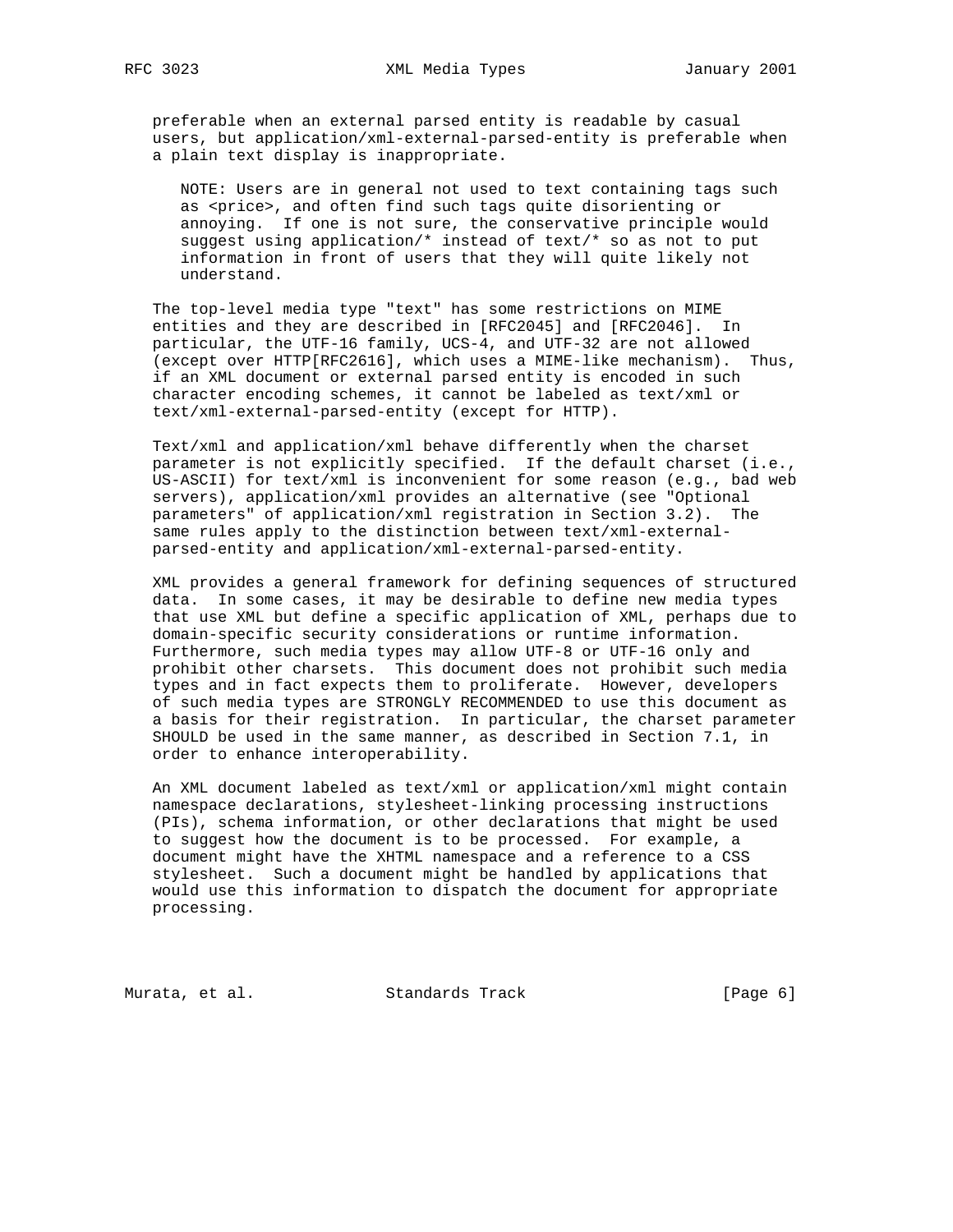## 3.1 Text/xml Registration

MIME media type name: text

MIME subtype name: xml

Mandatory parameters: none

Optional parameters: charset

 Although listed as an optional parameter, the use of the charset parameter is STRONGLY RECOMMENDED, since this information can be used by XML processors to determine authoritatively the character encoding of the XML MIME entity. The charset parameter can also be used to provide protocol-specific operations, such as charset based content negotiation in HTTP. "utf-8" [RFC2279] is the recommended value, representing the UTF-8 charset. UTF-8 is supported by all conforming processors of [XML].

 If the XML MIME entity is transmitted via HTTP, which uses a MIME-like mechanism that is exempt from the restrictions on the text top-level type (see section 19.4.1 of [RFC2616]), "utf-16" [RFC2781]) is also recommended. UTF-16 is supported by all conforming processors of [XML]. Since the handling of CR, LF and NUL for text types in most MIME applications would cause undesired transformations of individual octets in UTF-16 multi-octet characters, gateways from HTTP to these MIME applications MUST transform the XML MIME entity from text/xml; charset="utf-16" to application/xml; charset="utf-16".

 Conformant with [RFC2046], if a text/xml entity is received with the charset parameter omitted, MIME processors and XML processors MUST use the default charset value of "us-ascii"[ASCII]. In cases where the XML MIME entity is transmitted via HTTP, the default charset value is still "us-ascii". (Note: There is an inconsistency between this specification and HTTP/1.1, which uses ISO-8859-1[ISO8859] as the default for a historical reason. Since XML is a new format, a new default should be chosen for better I18N. US-ASCII was chosen, since it is the intersection of UTF-8 and ISO-8859-1 and since it is already used by MIME.)

 There are several reasons that the charset parameter is authoritative. First, some MIME processing engines do transcoding of MIME bodies of the top-level media type "text" without reference to any of the internal content. Thus, it is possible that some agent might change text/xml; charset="iso-2022-jp" to text/xml; charset="utf-8" without modifying the encoding declaration of an XML document. Second, text/xml must be

Murata, et al. Standards Track (Page 7)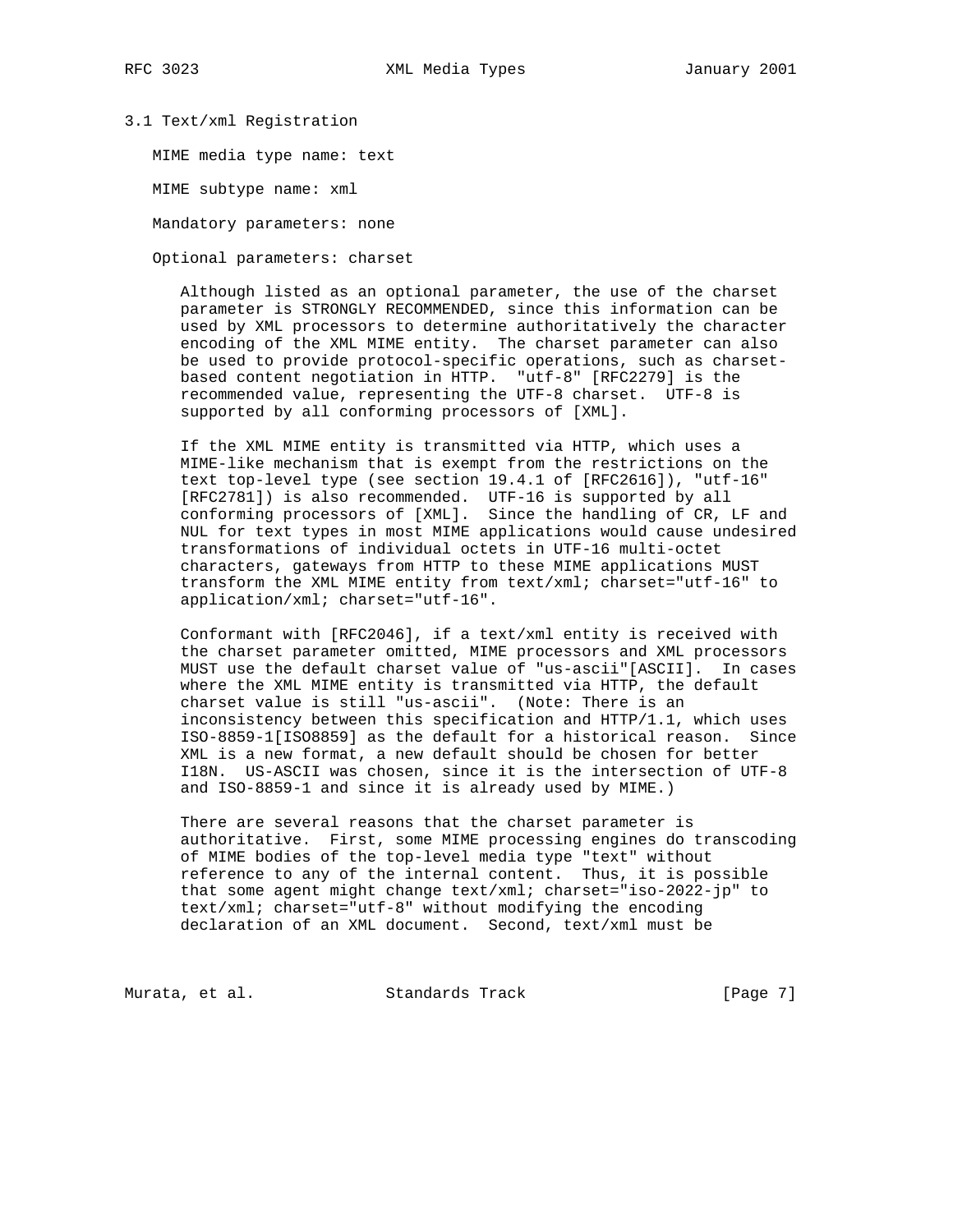compatible with text/plain, since MIME agents that do not understand text/xml will fallback to handling it as text/plain. If the charset parameter for text/xml were not authoritative, such fallback would cause data corruption. Third, recent web servers have been improved so that users can specify the charset parameter. Fourth, [RFC2130] specifies that the recommended specification scheme is the "charset" parameter.

 Since the charset parameter is authoritative, the charset is not always declared within an XML encoding declaration. Thus, special care is needed when the recipient strips the MIME header and provides persistent storage of the received XML MIME entity (e.g., in a file system). Unless the charset is UTF-8 or UTF-16, the recipient SHOULD also persistently store information about the charset, perhaps by embedding a correct XML encoding declaration within the XML MIME entity.

 Encoding considerations: This media type MAY be encoded as appropriate for the charset and the capabilities of the underlying MIME transport. For 7-bit transports, data in UTF-8 MUST be encoded in quoted-printable or base64. For 8-bit clean transport (e.g., 8BITMIME[RFC1652] ESMTP or NNTP[RFC0977]), UTF-8 does not need to be encoded. Over HTTP[RFC2616], no content-transfer encoding is necessary and UTF-16 may also be used.

Security considerations: See Section 10.

- Interoperability considerations: XML has proven to be interoperable across WebDAV clients and servers, and for import and export from multiple XML authoring tools. For maximum interoperability, validating processors are recommended. Although non-validating processors may be more efficient, they are not required to handle all features of XML. For further information, see sub-section 2.9 "Standalone Document Declaration" and section 5 "Conformance" of [XML].
- Published specification: Extensible Markup Language (XML) 1.0 (Second Edition)[XML].
- Applications which use this media type: XML is device-, platform-, and vendor-neutral and is supported by a wide range of Web user agents, WebDAV[RFC2518] clients and servers, as well as XML authoring tools.

Additional information:

Murata, et al. Standards Track (Page 8)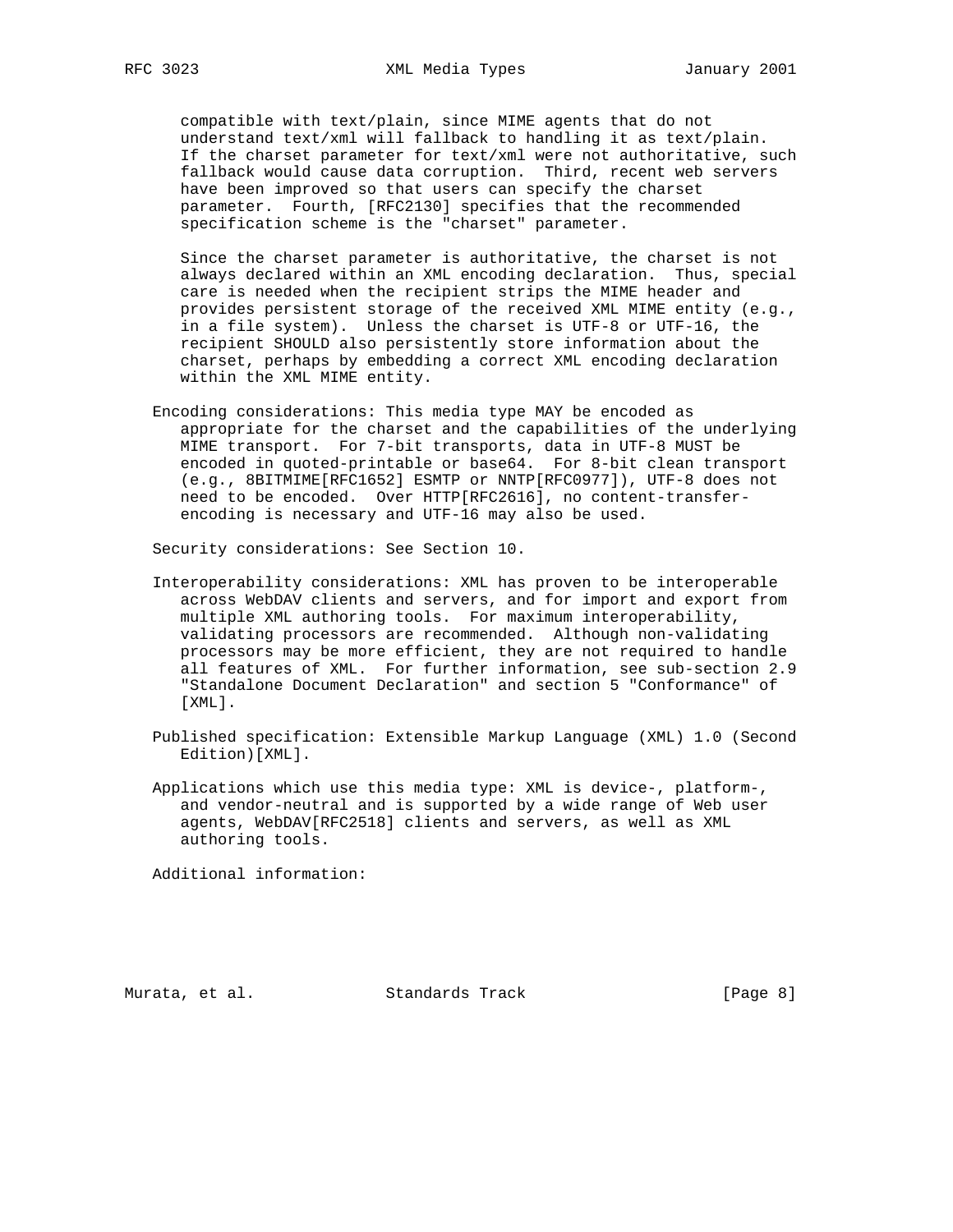Magic number(s): None.

 Although no byte sequences can be counted on to always be present, XML MIME entities in ASCII-compatible charsets (including UTF-8) often begin with hexadecimal 3C 3F 78 6D 6C ("<?xml"), and those in UTF-16 often begin with hexadecimal FE FF 00 3C 00 3F 00 78 00 6D 00 6C or FF FE 3C 00 3F 00 78 00 6D 00 6C 00 (the Byte Order Mark (BOM) followed by "<?xml"). For more information, see Appendix F of [XML].

File extension(s): .xml

Macintosh File Type Code(s): "TEXT"

Person and email address for further information:

MURATA Makoto (FAMILY Given) <mmurata@trl.ibm.co.jp>

Simon St.Laurent <simonstl@simonstl.com>

Daniel Kohn <dan@dankohn.com>

Intended usage: COMMON

 Author/Change controller: The XML specification is a work product of the World Wide Web Consortium's XML Working Group, and was edited by:

Tim Bray <tbray@textuality.com>

Jean Paoli <jeanpa@microsoft.com>

C. M. Sperberg-McQueen <cmsmcq@uic.edu>

Eve Maler <eve.maler@east.sun.com>

 The W3C, and the W3C XML Core Working Group, have change control over the XML specification.

# 3.2 Application/xml Registration

MIME media type name: application

MIME subtype name: xml

Mandatory parameters: none

Murata, et al. Standards Track (Page 9)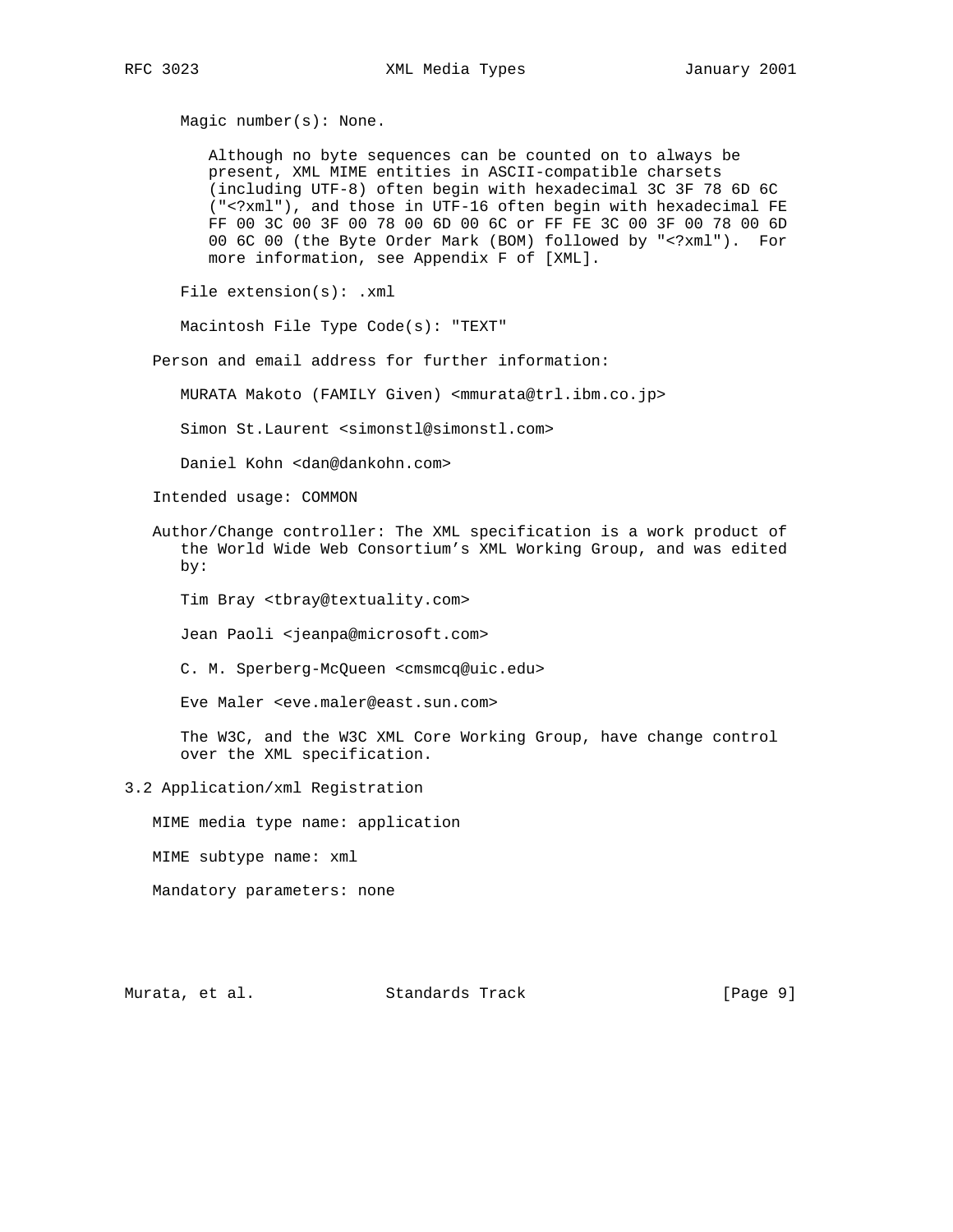Optional parameters: charset

 Although listed as an optional parameter, the use of the charset parameter is STRONGLY RECOMMENDED, since this information can be used by XML processors to determine authoritatively the charset of the XML MIME entity. The charset parameter can also be used to provide protocol-specific operations, such as charset-based content negotiation in HTTP.

 "utf-8" [RFC2279] and "utf-16" [RFC2781] are the recommended values, representing the UTF-8 and UTF-16 charsets, respectively. These charsets are preferred since they are supported by all conforming processors of [XML].

 If an application/xml entity is received where the charset parameter is omitted, no information is being provided about the charset by the MIME Content-Type header. Conforming XML processors MUST follow the requirements in section 4.3.3 of [XML] that directly address this contingency. However, MIME processors that are not XML processors SHOULD NOT assume a default charset if the charset parameter is omitted from an application/xml entity.

 There are several reasons that the charset parameter is authoritative. First, recent web servers have been improved so that users can specify the charset parameter. Second, [RFC2130] specifies that the recommended specification scheme is the "charset" parameter.

 On the other hand, it has been argued that the charset parameter should be omitted and the mechanism described in Appendix F of [XML] (which is non-normative) should be solely relied on. This approach would allow users to avoid configuration of the charset parameter; an XML document stored in a file is likely to contain a correct encoding declaration or BOM (if necessary), since the operating system does not typically provide charset information for files. If users would like to rely on the encoding declaration or BOM and to hide charset information from protocols, they may determine not to use the parameter.

 Since the charset parameter is authoritative, the charset is not always declared within an XML encoding declaration. Thus, special care is needed when the recipient strips the MIME header and provides persistent storage of the received XML MIME entity (e.g., in a file system). Unless the charset is UTF-8 or UTF-16, the recipient SHOULD also persistently store information about the charset, perhaps by embedding a correct XML encoding declaration within the XML MIME entity.

Murata, et al. Standards Track [Page 10]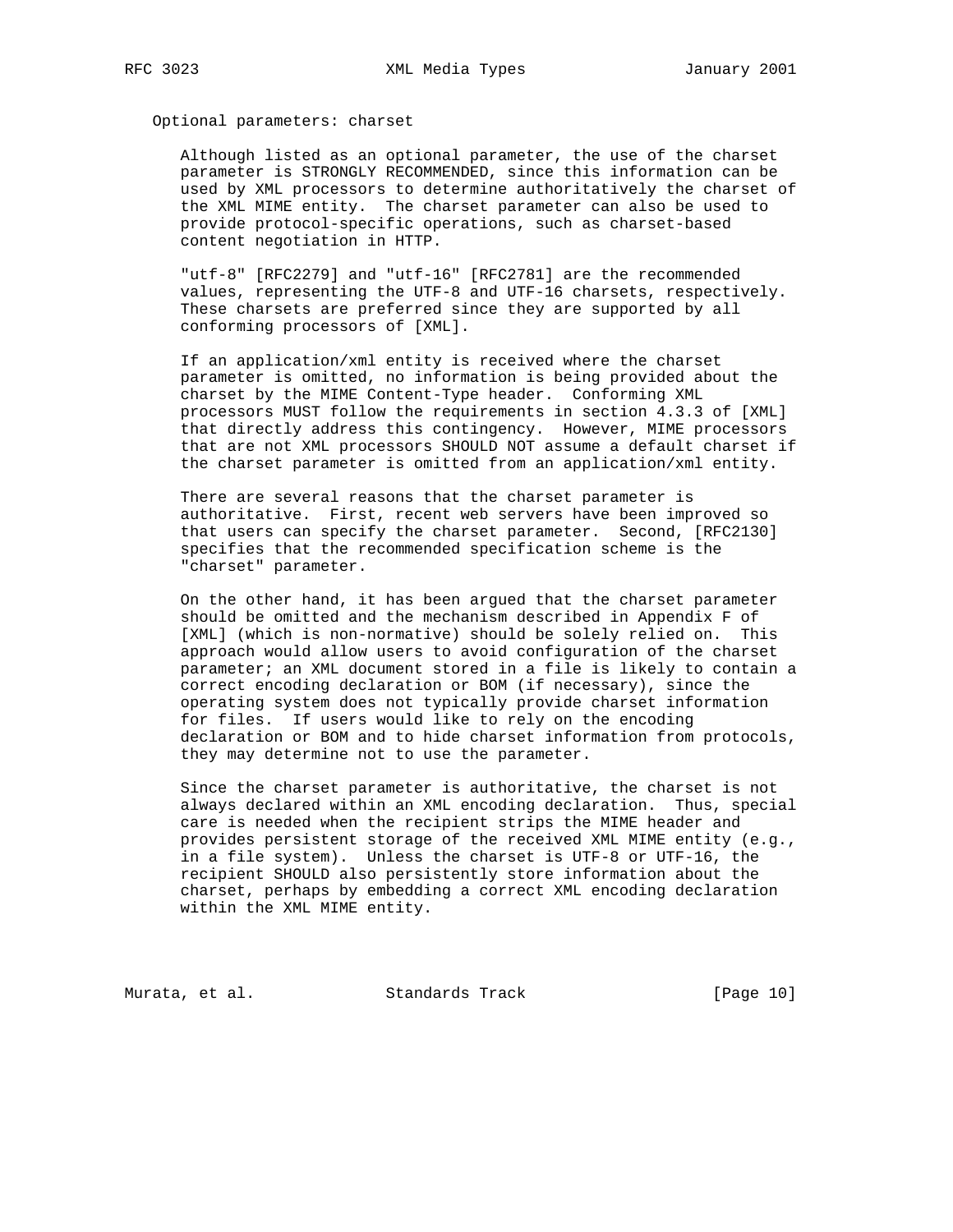Encoding considerations: This media type MAY be encoded as appropriate for the charset and the capabilities of the underlying MIME transport. For 7-bit transports, data in either UTF-8 or UTF-16 MUST be encoded in quoted-printable or base64. For 8-bit clean transport (e.g., 8BITMIME[RFC1652] ESMTP or NNTP[RFC0977]), UTF-8 is not encoded, but the UTF-16 family MUST be encoded in base64. For binary clean transports (e.g., HTTP[RFC2616]), no content-transfer-encoding is necessary.

Security considerations: See Section 10.

Interoperability considerations: Same as Section 3.1.

Published specification: Same as Section 3.1.

Applications which use this media type: Same as Section 3.1.

Additional information: Same as Section 3.1.

 Person and email address for further information: Same as Section 3.1.

Intended usage: COMMON

Author/Change controller: Same as Section 3.1.

3.3 Text/xml-external-parsed-entity Registration

MIME media type name: text

MIME subtype name: xml-external-parsed-entity

Mandatory parameters: none

Optional parameters: charset

 The charset parameter of text/xml-external-parsed-entity is handled the same as that of text/xml as described in Section 3.1.

Encoding considerations: Same as Section 3.1.

Security considerations: See Section 10.

 Interoperability considerations: XML external parsed entities are as interoperable as XML documents, though they have a less tightly constrained structure and therefore need to be referenced by XML documents for proper handling by XML processors. Similarly, XML documents cannot be reliably used as external parsed entities

Murata, et al. Standards Track [Page 11]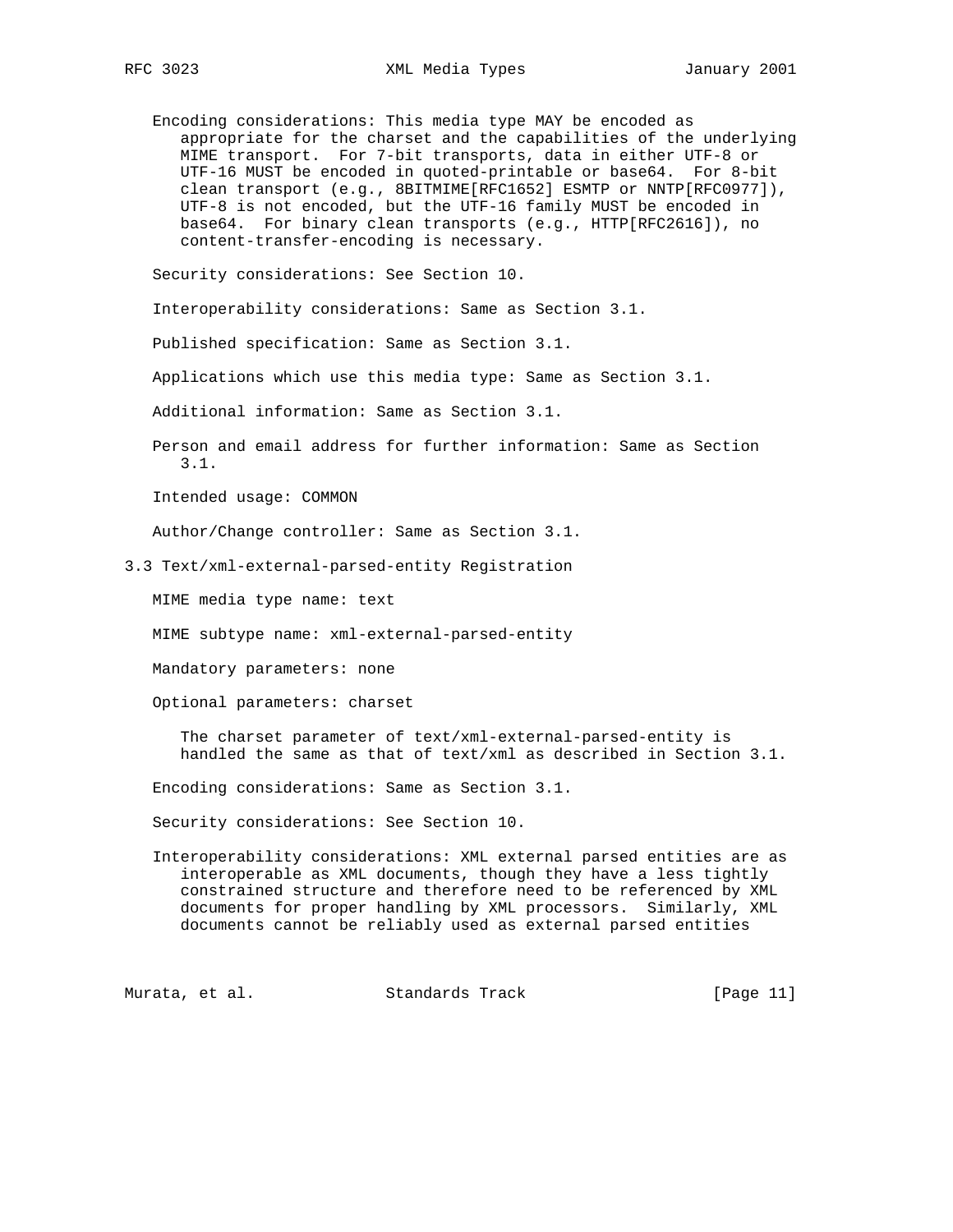because external parsed entities are prohibited from having standalone document declarations or DTDs. Identifying XML external parsed entities with their own content type should enhance interoperability of both XML documents and XML external parsed entities.

Published specification: Same as Section 3.1.

Applications which use this media type: Same as Section 3.1.

Additional information:

Magic number(s): Same as Section 3.1.

File extension(s): .xml or .ent

Macintosh File Type Code(s): "TEXT"

 Person and email address for further information: Same as Section 3.1.

Intended usage: COMMON

Author/Change controller: Same as Section 3.1.

3.4 Application/xml-external-parsed-entity Registration

MIME media type name: application

MIME subtype name: xml-external-parsed-entity

Mandatory parameters: none

Optional parameters: charset

 The charset parameter of application/xml-external-parsed-entity is handled the same as that of application/xml as described in Section 3.2.

Encoding considerations: Same as Section 3.2.

Security considerations: See Section 10.

 Interoperability considerations: Same as those for text/xml external-parsed-entity as described in Section 3.3.

 Published specification: Same as text/xml as described in Section 3.1.

Murata, et al. Standards Track [Page 12]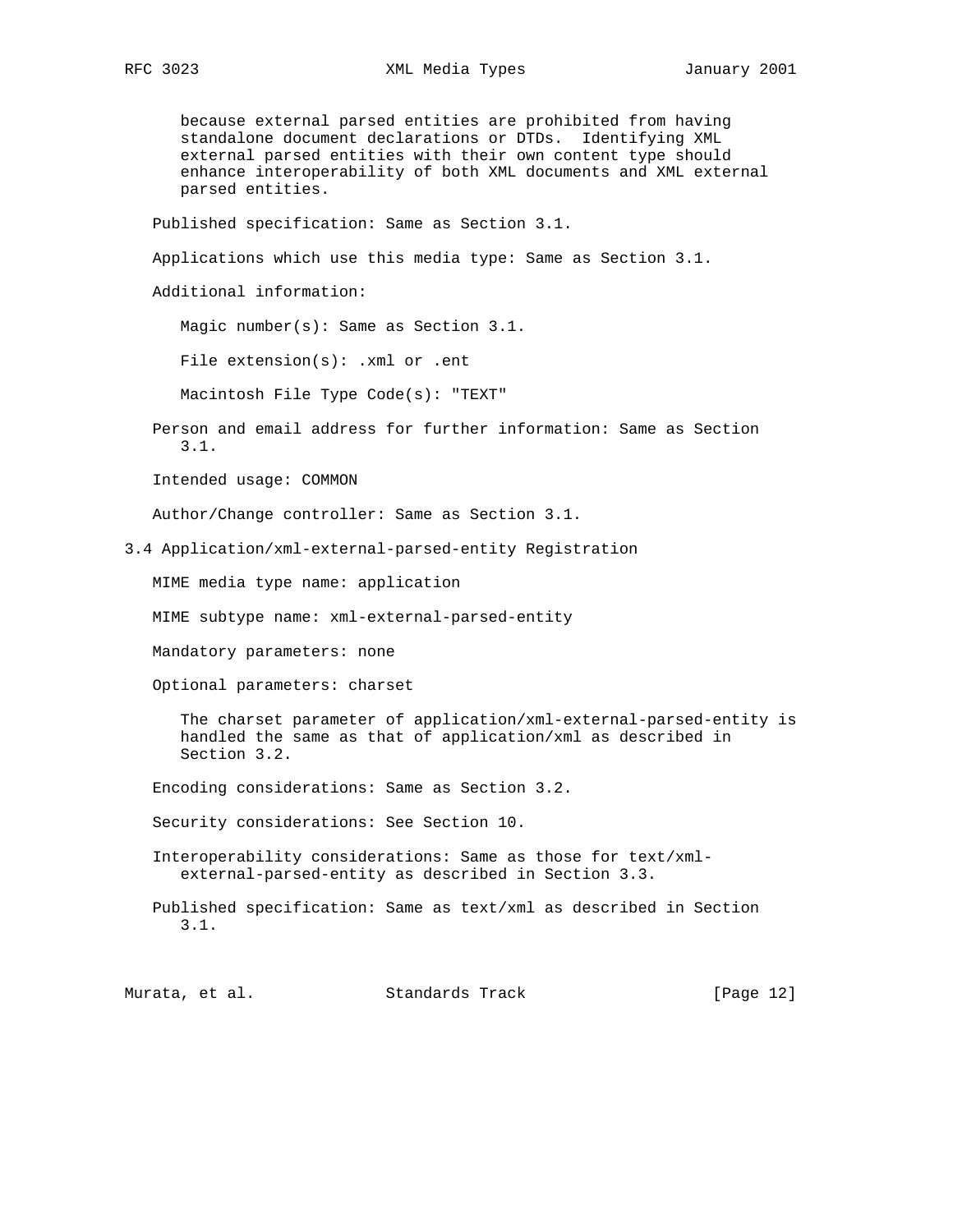Applications which use this media type: Same as Section 3.1.

Additional information:

Magic number(s): Same as Section 3.1.

File extension(s): .xml or .ent

Macintosh File Type Code(s): "TEXT"

 Person and email address for further information: Same as Section 3.1.

Intended usage: COMMON

Author/Change controller: Same as Section 3.1.

3.5 Application/xml-dtd Registration

MIME media type name: application

MIME subtype name: xml-dtd

Mandatory parameters: none

Optional parameters: charset

 The charset parameter of application/xml-dtd is handled the same as that of application/xml as described in Section 3.2.

Encoding considerations: Same as Section 3.2.

Security considerations: See Section 10.

- Interoperability considerations: XML DTDs have proven to be interoperable by DTD authoring tools and XML browsers, among others.
- Published specification: Same as text/xml as described in Section 3.1.
- Applications which use this media type: DTD authoring tools handle external DTD subsets as well as external parameter entities. XML browsers may also access external DTD subsets and external parameter entities.

Murata, et al. Standards Track [Page 13]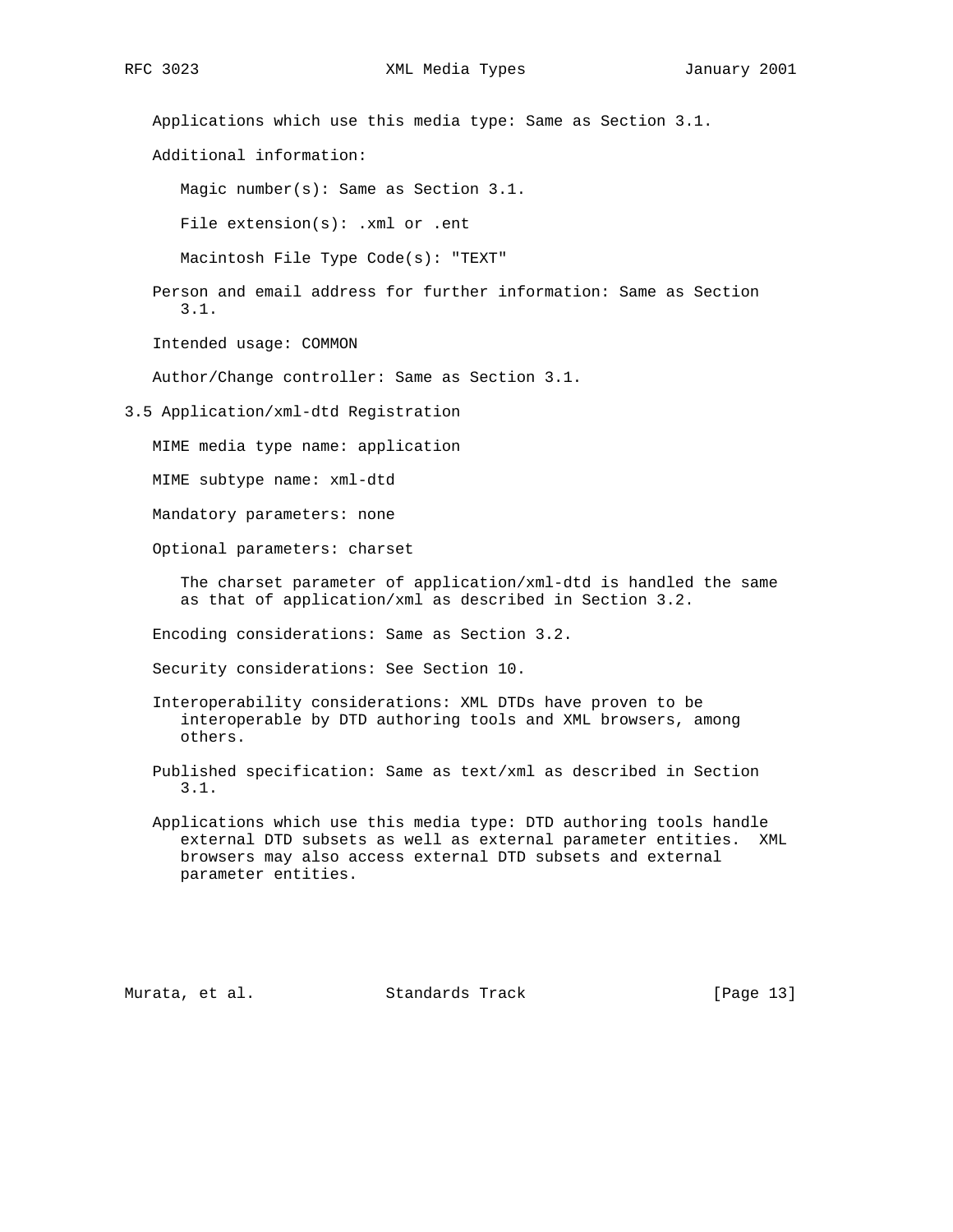Additional information:

Magic number(s): Same as Section 3.1.

File extension(s): .dtd or .mod

Macintosh File Type Code(s): "TEXT"

 Person and email address for further information: Same as Section 3.1.

Intended usage: COMMON

Author/Change controller: Same as Section 3.1.

3.6 Summary

 The following list applies to text/xml, text/xml-external-parsed entity, and XML-based media types under the top-level type "text" that define the charset parameter according to this specification:

- o Charset parameter is strongly recommended.
- o If the charset parameter is not specified, the default is "us ascii". The default of "iso-8859-1" in HTTP is explicitly overridden.
- o No error handling provisions.
- o An encoding declaration, if present, is irrelevant, but when saving a received resource as a file, the correct encoding declaration SHOULD be inserted.

 The next list applies to application/xml, application/xml-external parsed-entity, application/xml-dtd, and XML-based media types under top-level types other than "text" that define the charset parameter according to this specification:

- o Charset parameter is strongly recommended, and if present, it takes precedence.
- o If the charset parameter is omitted, conforming XML processors MUST follow the requirements in section 4.3.3 of [XML].

Murata, et al. Standards Track [Page 14]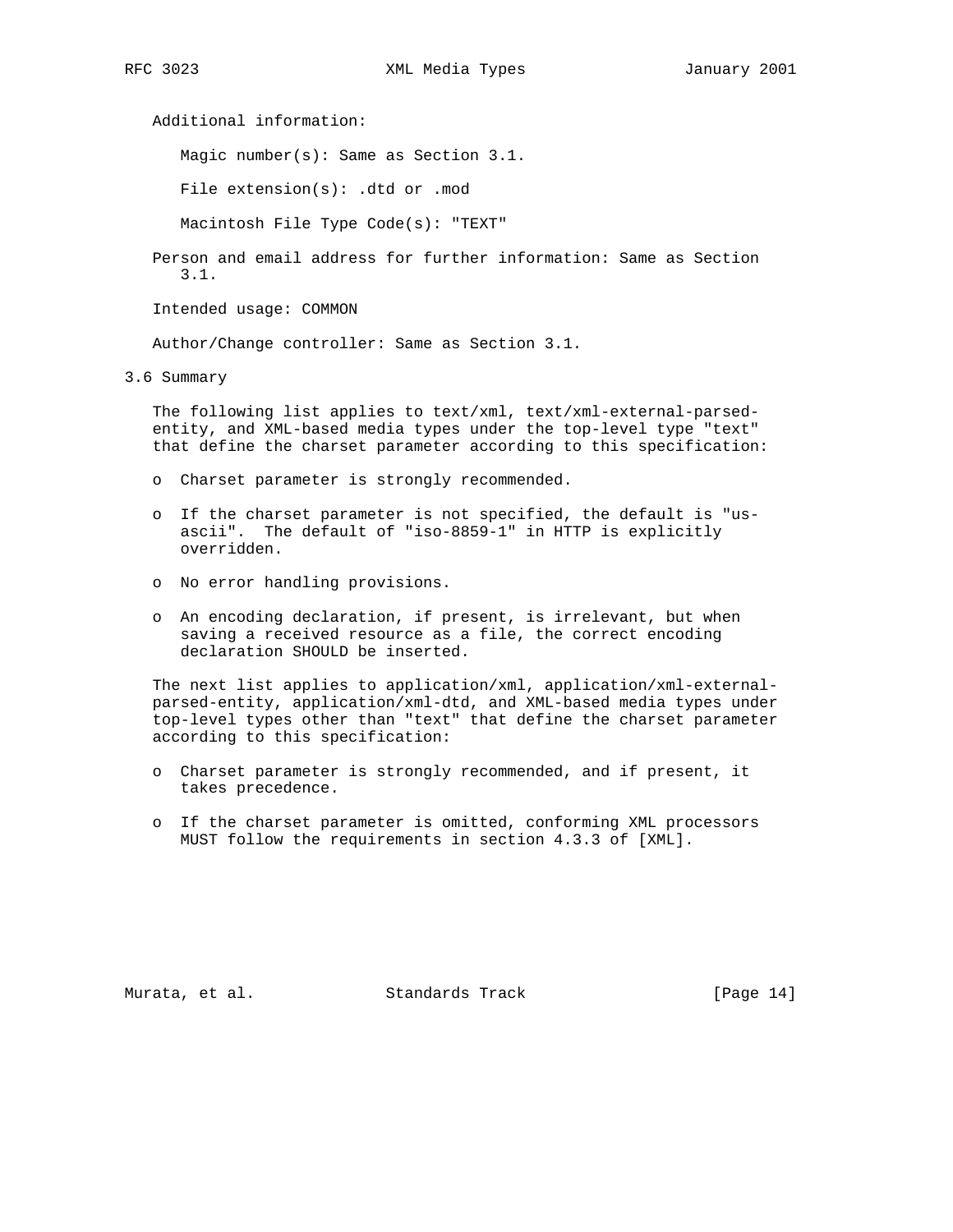4. The Byte Order Mark (BOM) and Conversions to/from the UTF-16 Charset

 Section 4.3.3 of [XML] specifies that XML MIME entities in the charset "utf-16" MUST begin with a byte order mark (BOM), which is a hexadecimal octet sequence 0xFE 0xFF (or 0xFF 0xFE, depending on endian). The XML Recommendation further states that the BOM is an encoding signature, and is not part of either the markup or the character data of the XML document.

 Due to the presence of the BOM, applications that convert XML from "utf-16" to a non-Unicode encoding MUST strip the BOM before conversion. Similarly, when converting from another encoding into "utf-16", the BOM MUST be added after conversion is complete.

 In addition to the charset "utf-16", [RFC2781] introduces "utf-16le" (little endian) and "utf-16be" (big endian) as well. The BOM is prohibited for these charsets. When an XML MIME entity is encoded in "utf-16le" or "utf-16be", it MUST NOT begin with the BOM but SHOULD contain an encoding declaration. Conversion from "utf-16" to "utf- 16be" or "utf-16le" and conversion in the other direction MUST strip or add the BOM, respectively.

5. Fragment Identifiers

 Section 4.1 of [RFC2396] notes that the semantics of a fragment identifier (the part of a URI after a "#") is a property of the data resulting from a retrieval action, and that the format and interpretation of fragment identifiers is dependent on the media type of the retrieval result.

 As of today, no established specifications define identifiers for XML media types. However, a working draft published by W3C, namely "XML Pointer Language (XPointer)", attempts to define fragment identifiers for text/xml and application/xml. The current specification for XPointer is available at http://www.w3.org/TR/xptr.

6. The Base URI

 Section 5.1 of [RFC2396] specifies that the semantics of a relative URI reference embedded in a MIME entity is dependent on the base URI. The base URI is either (1) the base URI embedded in the MIME entity, (2) the base URI of the encapsulating MIME entity, (3) the URI used to retrieve the MIME entity, or (4) the application-dependent default base URI, where (1) has the highest precedence. [RFC2396] further specifies that the mechanism for embedding the base URI is dependent on the media type.

Murata, et al. Standards Track [Page 15]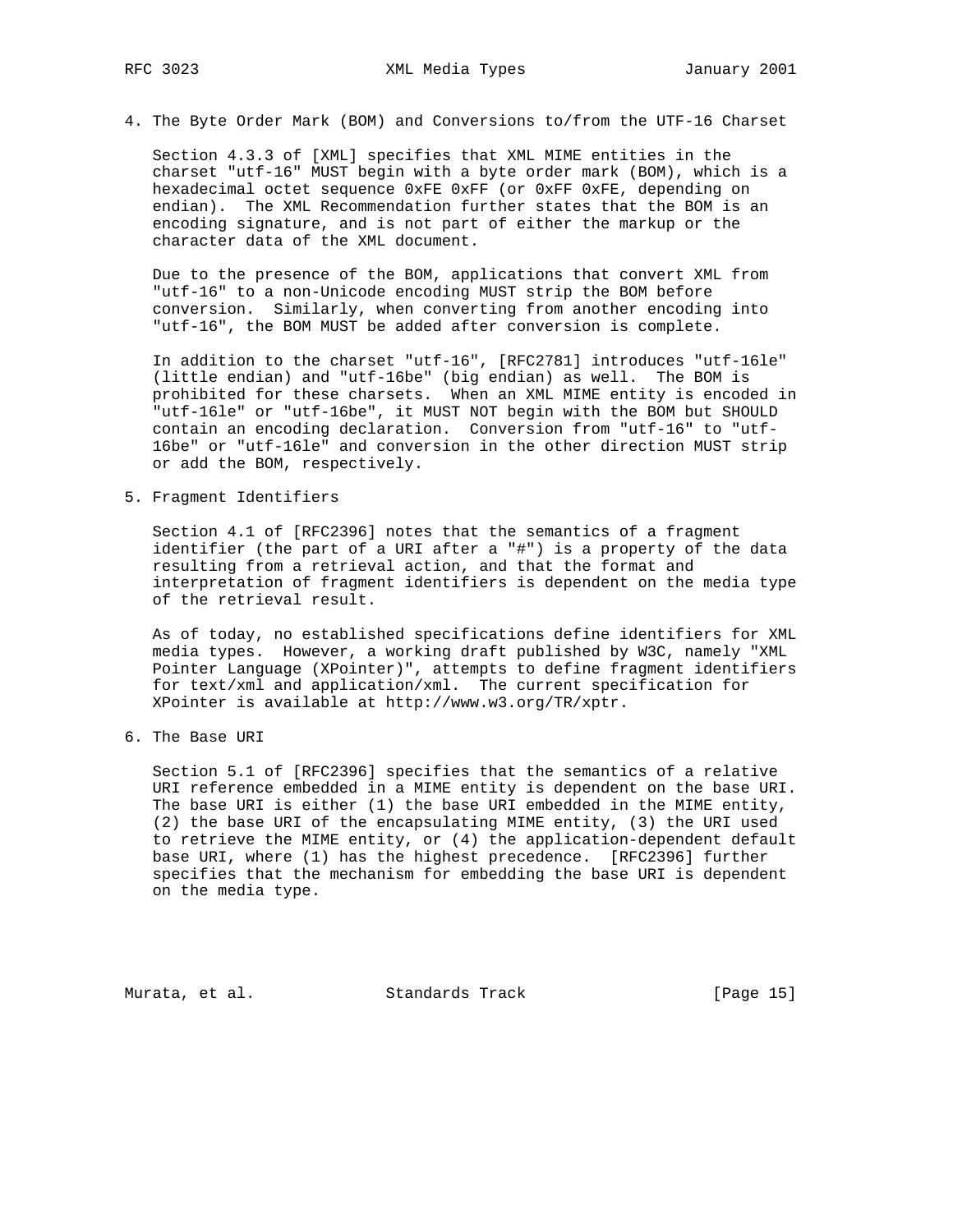As of today, no established specifications define mechanisms for embedding the base URI in XML MIME entities. However, a Proposed Recommendation published by W3C, namely "XML Base", attempts to define such a mechanism for text/xml, application/xml, text/xml external-parsed-entity, and application/xml-external-parsed-entity. The current specification for XML Base is available at http://www.w3.org/TR/xmlbase.

# 7. A Naming Convention for XML-Based Media Types

 This document recommends the use of a naming convention (a suffix of '+xml') for identifying XML-based MIME media types, whatever their particular content may represent. This allows the use of generic XML processors and technologies on a wide variety of different XML document types at a minimum cost, using existing frameworks for media type registration.

 Although the use of a suffix was not considered as part of the original MIME architecture, this choice is considered to provide the most functionality with the least potential for interoperability problems or lack of future extensibility. The alternatives to the ' +xml' suffix and the reason for its selection are described in Appendix A.

 As XML development continues, new XML document types are appearing rapidly. Many of these XML document types would benefit from the identification possibilities of a more specific MIME media type than text/xml or application/xml can provide, and it is likely that many new media types for XML-based document types will be registered in the near and ongoing future.

 While the benefits of specific MIME types for particular types of XML documents are significant, all XML documents share common structures and syntax that make possible common processing.

Some areas where 'generic' processing is useful include:

- o Browsing An XML browser can display any XML document with a provided [CSS] or [XSLT] style sheet, whatever the vocabulary of that document.
- o Editing Any XML editor can read, modify, and save any XML document.
- o Fragment identification XPointers (work in progress) can work with any XML document, whatever vocabulary it uses and whether or not it uses XPointer for its own fragment identification.

Murata, et al. Standards Track [Page 16]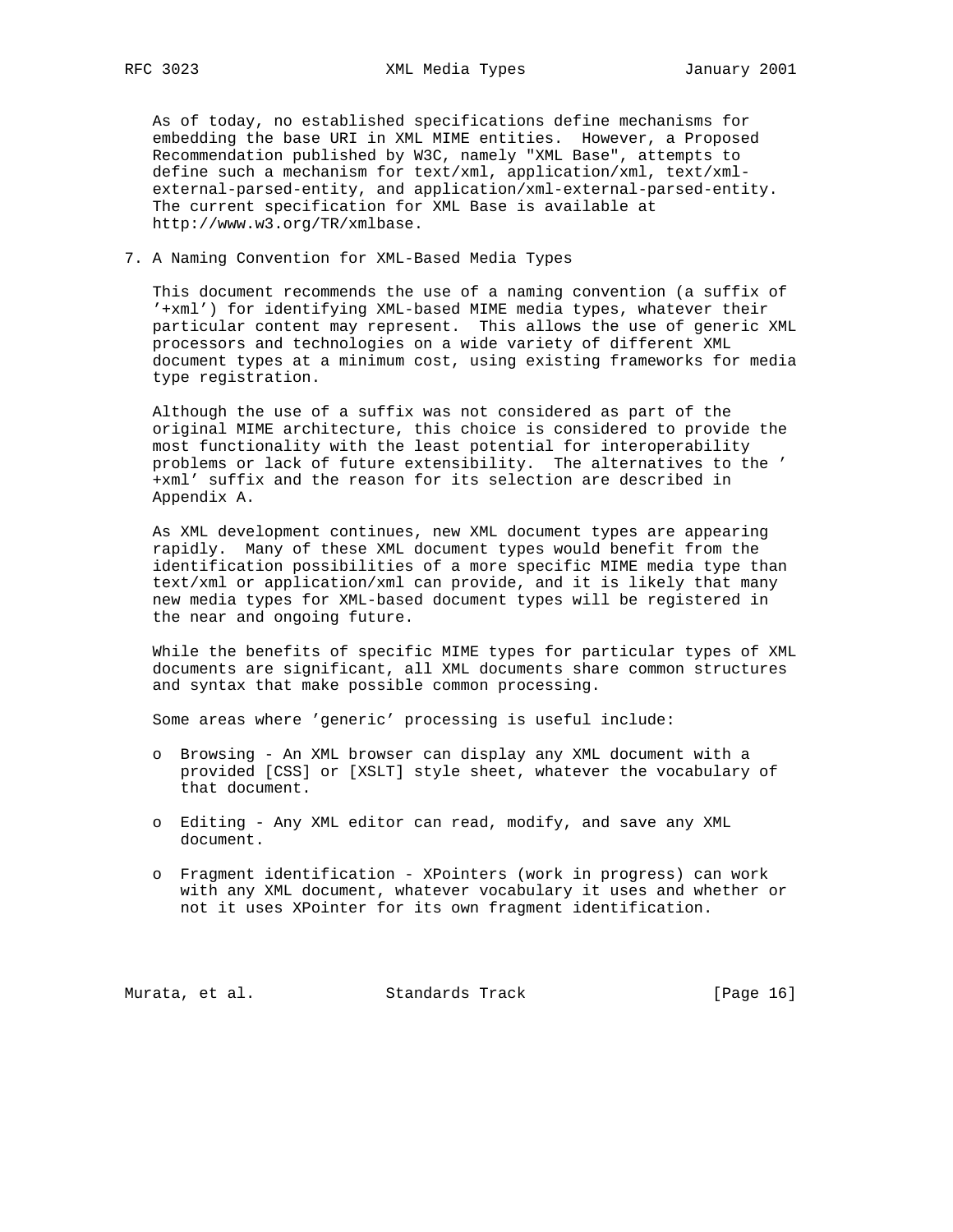- o Hypertext linking XLink (work in progress) hypertext linking is designed to connect any XML documents, regardless of vocabulary.
- o Searching XML-oriented search engines, web crawlers, agents, and query tools should be able to read XML documents and extract the names and content of elements and attributes even if the tools are ignorant of the particular vocabulary used for elements and attributes.
- o Storage XML-oriented storage systems, which keep XML documents internally in a parsed form, should similarly be able to process, store, and recreate any XML document.
- o Well-formedness and validity checking An XML processor can confirm that any XML document is well-formed and that it is valid (i.e., conforms to its declared DTD or Schema).

 When a new media type is introduced for an XML-based format, the name of the media type SHOULD end with '+xml'. This convention will allow applications that can process XML generically to detect that the MIME entity is supposed to be an XML document, verify this assumption by invoking some XML processor, and then process the XML document accordingly. Applications may match for types that represent XML MIME entities by comparing the subtype to the pattern '\*/\*+xml'. (Of course, 4 of the 5 media types defined in this document -- text/xml, application/xml, text/xml-external-parsed-entity, and application/xml-external-parsed-entity -- also represent XML MIME entities while not conforming to the '\*/\*+xml' pattern.)

 NOTE: Section 14.1 of HTTP[RFC2616] does not support Accept headers of the form "Accept: \*/\*+xml" and so this header MUST NOT be used in this way. Instead, content negotiation[RFC2703] could potentially be used if an XML-based MIME type were needed.

 XML generic processing is not always appropriate for XML-based media types. For example, authors of some such media types may wish that the types remain entirely opaque except to applications that are specifically designed to deal with that media type. By NOT following the naming convention '+xml', such media types can avoid XML-generic processing. Since generic processing will be useful in many cases, however -- including in some situations that are difficult to predict ahead of time -- those registering media types SHOULD use the '+xml' convention unless they have a particularly compelling reason not to.

 The registration process for these media types is described in [RFC2048]. The registrar for the IETF tree will encourage new XML based media type registrations in the IETF tree to follow this guideline. Registrars for other trees SHOULD follow this convention

Murata, et al. Standards Track [Page 17]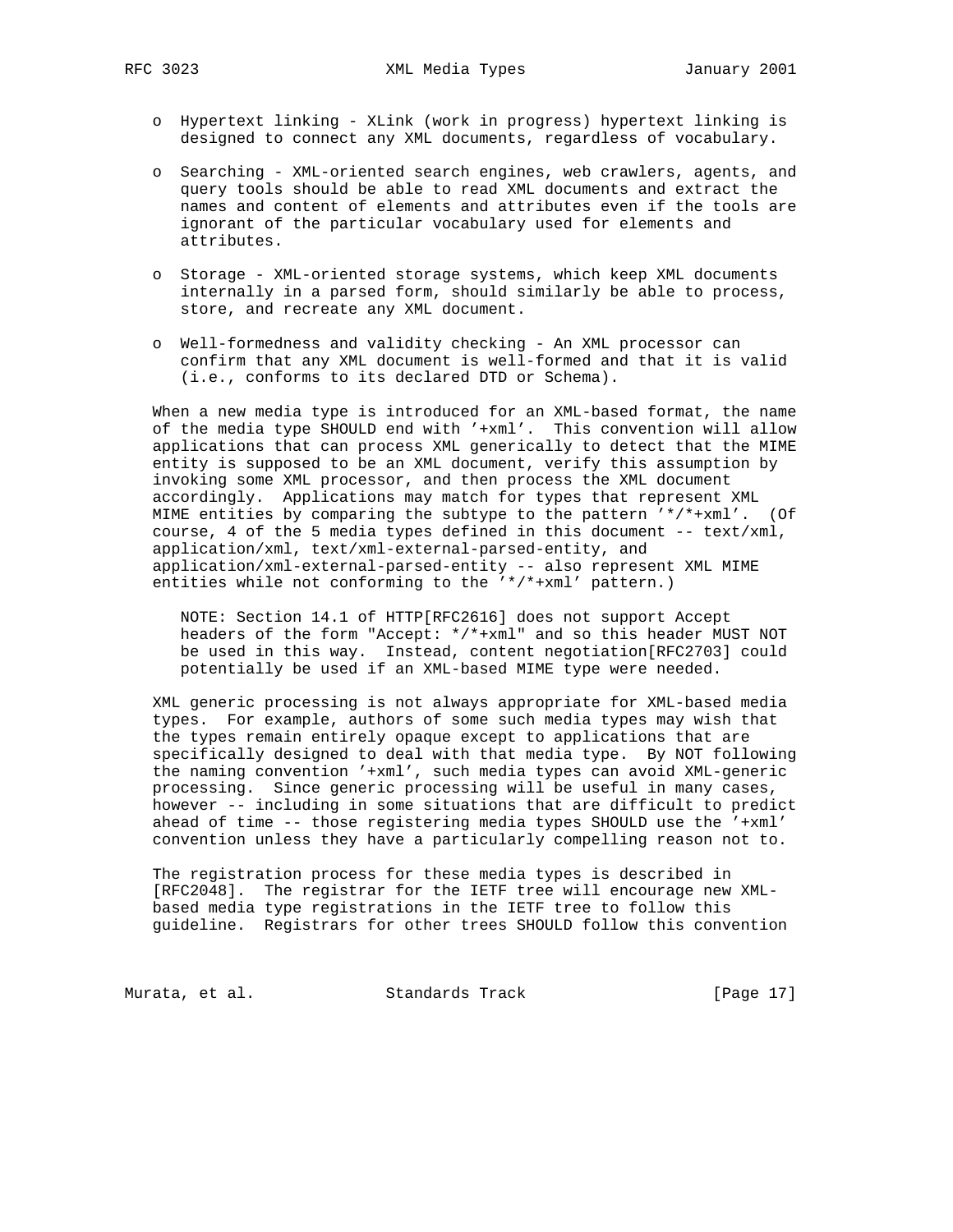RFC 3023 XML Media Types January 2001

 in order to ensure maximum interoperability of their XML-based documents. Similarly, media subtypes that do not represent XML MIME entities MUST NOT be allowed to register with a '+xml' suffix.

# 7.1 Referencing

 Registrations for new XML-based media types under the top-level type "text" SHOULD, in specifying the charset parameter and encoding considerations, define them as: "Same as [charset parameter / encoding considerations] of text/xml as specified in RFC 3023."

 Registrations for new XML-based media types under top-level types other than "text" SHOULD, in specifying the charset parameter and encoding considerations, define them as: "Same as [charset parameter / encoding considerations] of application/xml as specified in RFC 3023."

 The use of the charset parameter is STRONGLY RECOMMENDED, since this information can be used by XML processors to determine authoritatively the charset of the XML MIME entity.

 These registrations SHOULD specify that the XML-based media type being registered has all of the security considerations described in RFC 3023 plus any additional considerations specific to that media type.

 These registrations SHOULD also make reference to RFC 3023 in specifying magic numbers, fragment identifiers, base URIs, and use of the BOM.

 These registrations MAY reference the text/xml registration in RFC 3023 in specifying interoperability considerations, if these considerations are not overridden by issues specific to that media type.

# 8. Examples

 The examples below give the value of the MIME Content-type header and the XML declaration (which includes the encoding declaration) inside the XML MIME entity. For UTF-16 examples, the Byte Order Mark character is denoted as "{BOM}", and the XML declaration is assumed to come at the beginning of the XML MIME entity, immediately following the BOM. Note that other MIME headers may be present, and the XML MIME entity may contain other data in addition to the XML declaration; the examples focus on the Content-type header and the encoding declaration for clarity.

Murata, et al. Standards Track [Page 18]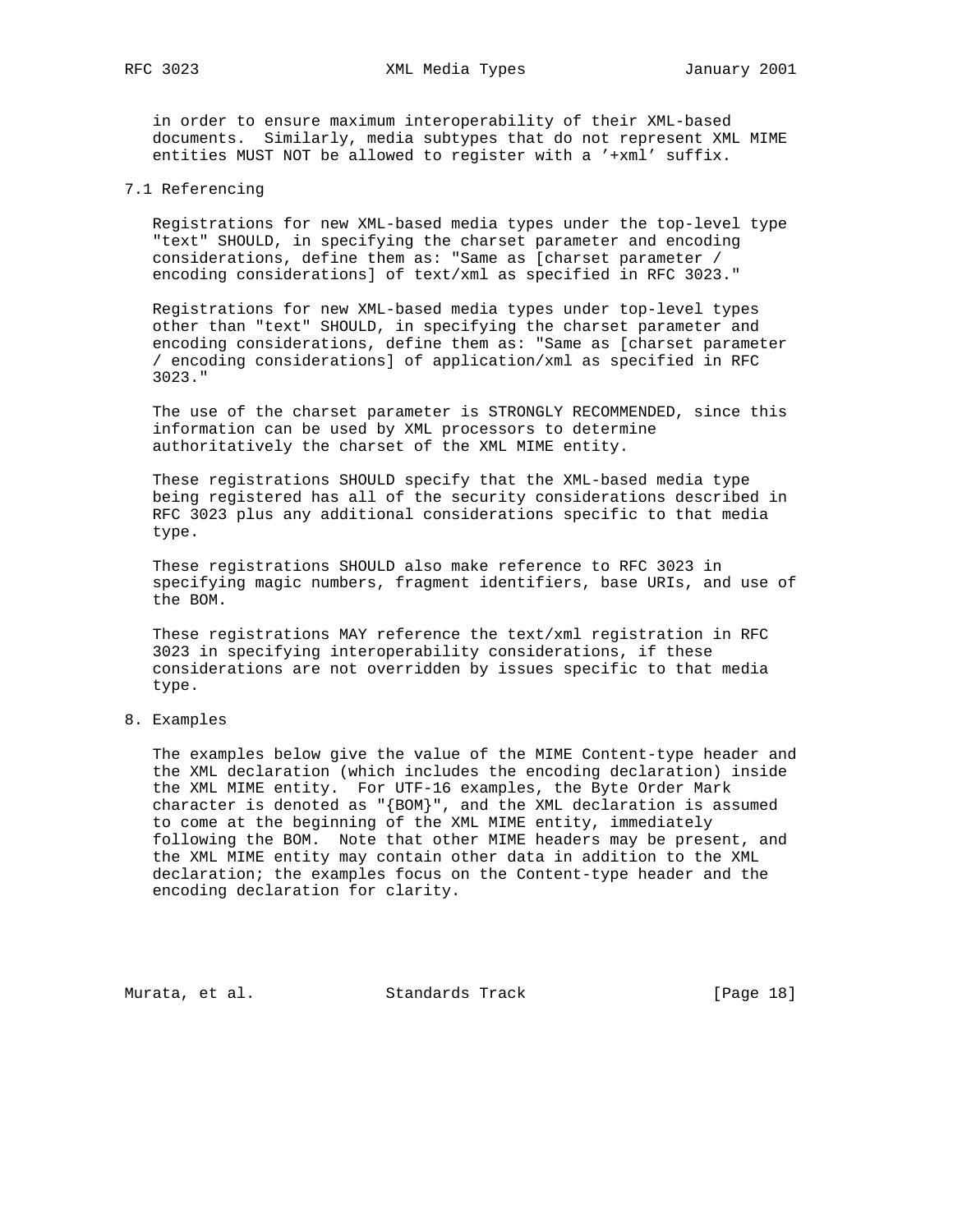8.1 Text/xml with UTF-8 Charset

Content-type: text/xml; charset="utf-8"

<?xml version="1.0" encoding="utf-8"?>

 This is the recommended charset value for use with text/xml. Since the charset parameter is provided, MIME and XML processors MUST treat the enclosed entity as UTF-8 encoded.

 If sent using a 7-bit transport (e.g., SMTP[RFC0821]), the XML MIME entity MUST use a content-transfer-encoding of either quoted printable or base64. For an 8-bit clean transport (e.g., 8BITMIME ESMTP or NNTP), or a binary clean transport (e.g., HTTP), no content-transfer-encoding is necessary.

8.2 Text/xml with UTF-16 Charset

Content-type: text/xml; charset="utf-16"

{BOM}<?xml version='1.0' encoding='utf-16'?>

or

{BOM}<?xml version='1.0'?>

 This is possible only when the XML MIME entity is transmitted via HTTP, which uses a MIME-like mechanism and is a binary-clean protocol, hence does not perform CR and LF transformations and allows NUL octets. As described in [RFC2781], the UTF-16 family MUST NOT be used with media types under the top-level type "text" except over HTTP (see section 19.4.1 of [RFC2616] for details).

 Since HTTP is binary clean, no content-transfer-encoding is necessary.

8.3 Text/xml with UTF-16BE Charset

Content-type: text/xml; charset="utf-16be"

<?xml version='1.0' encoding='utf-16be'?>

 Observe that the BOM does not exist. This is again possible only when the XML MIME entity is transmitted via HTTP.

Murata, et al. Standards Track [Page 19]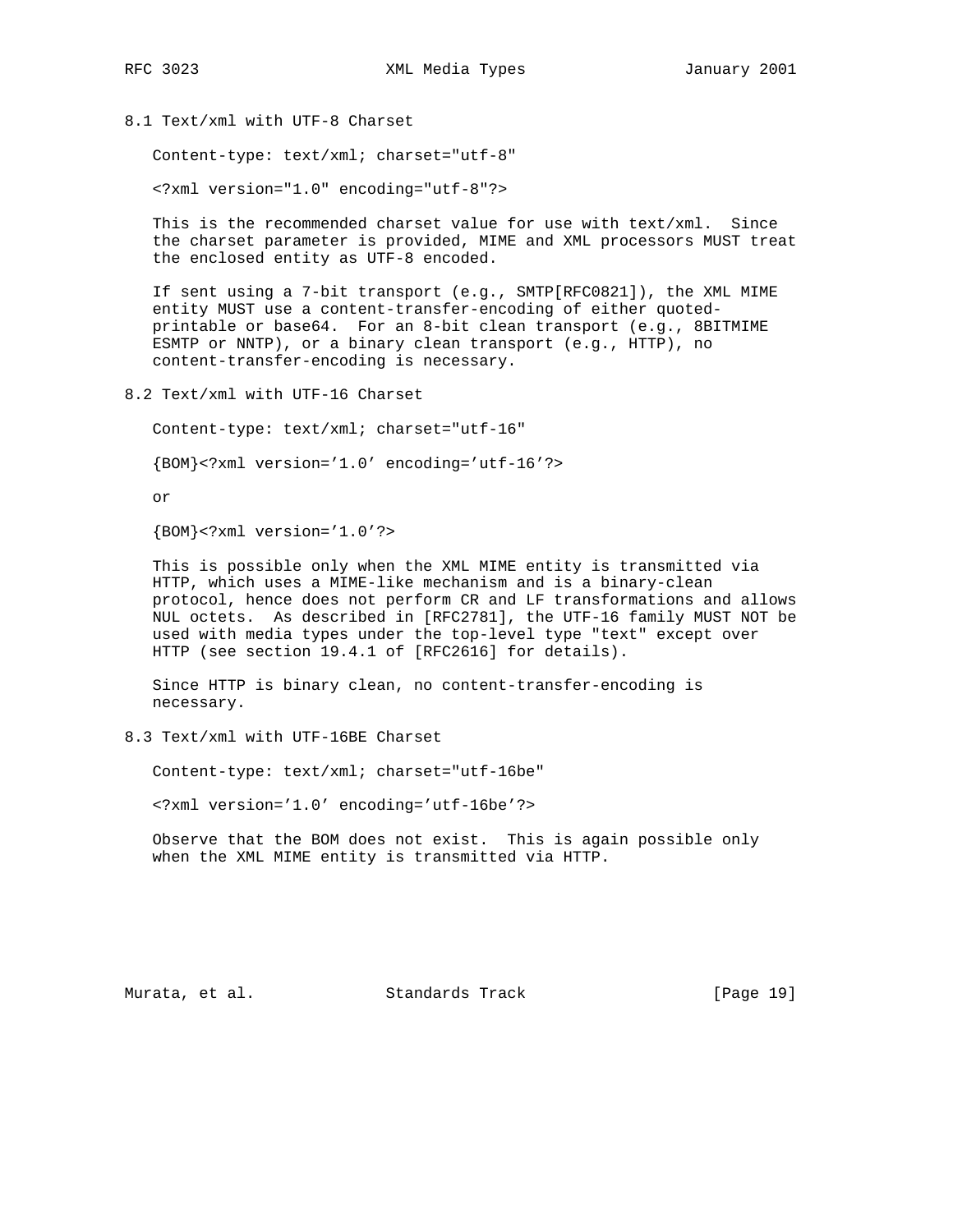8.4 Text/xml with ISO-2022-KR Charset

Content-type: text/xml; charset="iso-2022-kr"

<?xml version="1.0" encoding='iso-2022-kr'?>

 This example shows text/xml with a Korean charset (e.g., Hangul) encoded following the specification in [RFC1557]. Since the charset parameter is provided, MIME and XML processors MUST treat the enclosed entity as encoded per RFC 1557.

 Since ISO-2022-KR has been defined to use only 7 bits of data, no content-transfer-encoding is necessary with any transport.

8.5 Text/xml with Omitted Charset

Content-type: text/xml

{BOM}<?xml version="1.0" encoding="utf-16"?>

or

{BOM}<?xml version="1.0"?>

 This example shows text/xml with the charset parameter omitted. In this case, MIME and XML processors MUST assume the charset is "us ascii", the default charset value for text media types specified in [RFC2046]. The default of "us-ascii" holds even if the text/xml entity is transported using HTTP.

 Omitting the charset parameter is NOT RECOMMENDED for text/xml. For example, even if the contents of the XML MIME entity are UTF-16 or UTF-8, or the XML MIME entity has an explicit encoding declaration, XML and MIME processors MUST assume the charset is "us-ascii".

8.6 Application/xml with UTF-16 Charset

Content-type: application/xml; charset="utf-16"

{BOM}<?xml version="1.0" encoding="utf-16"?>

or

{BOM}<?xml version="1.0"?>

 This is a recommended charset value for use with application/xml. Since the charset parameter is provided, MIME and XML processors MUST treat the enclosed entity as UTF-16 encoded.

Murata, et al. Standards Track [Page 20]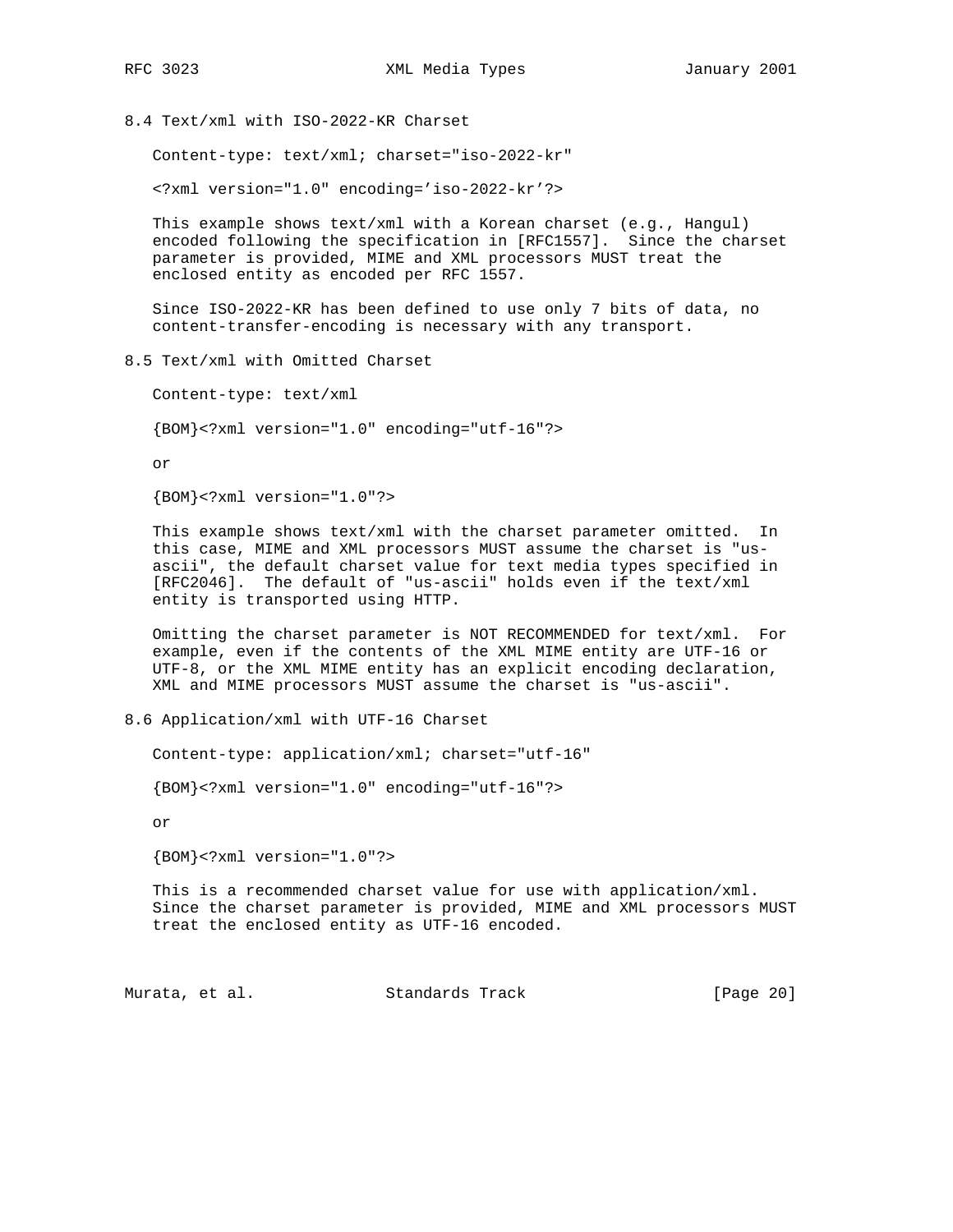If sent using a 7-bit transport (e.g., SMTP) or an 8-bit clean transport (e.g., 8BITMIME ESMTP or NNTP), the XML MIME entity MUST be encoded in quoted-printable or base64. For a binary clean transport (e.g., HTTP), no content-transfer-encoding is necessary.

8.7 Application/xml with UTF-16BE Charset

Content-type: application/xml; charset="utf-16be"

<?xml version='1.0' encoding='utf-16be'?>

 Observe that the BOM does not exist. Since the charset parameter is provided, MIME and XML processors MUST treat the enclosed entity as UTF-16BE encoded.

8.8 Application/xml with ISO-2022-KR Charset

Content-type: application/xml; charset="iso-2022-kr"

<?xml version="1.0" encoding="iso-2022-kr"?>

This example shows application/xml with a Korean charset (e.g., Hangul) encoded following the specification in [RFC1557]. Since the charset parameter is provided, MIME and XML processors MUST treat the enclosed entity as encoded per RFC 1557, independent of whether the XML MIME entity has an internal encoding declaration (this example does show such a declaration, which agrees with the charset parameter).

 Since ISO-2022-KR has been defined to use only 7 bits of data, no content-transfer-encoding is necessary with any transport.

8.9 Application/xml with Omitted Charset and UTF-16 XML MIME Entity

Content-type: application/xml

{BOM}<?xml version='1.0' encoding="utf-16"?>

or

{BOM}<?xml version='1.0'?>

 For this example, the XML MIME entity begins with a BOM. Since the charset has been omitted, a conforming XML processor follows the requirements of [XML], section 4.3.3. Specifically, the XML processor reads the BOM, and thus knows deterministically that the charset is UTF-16.

Murata, et al. Standards Track [Page 21]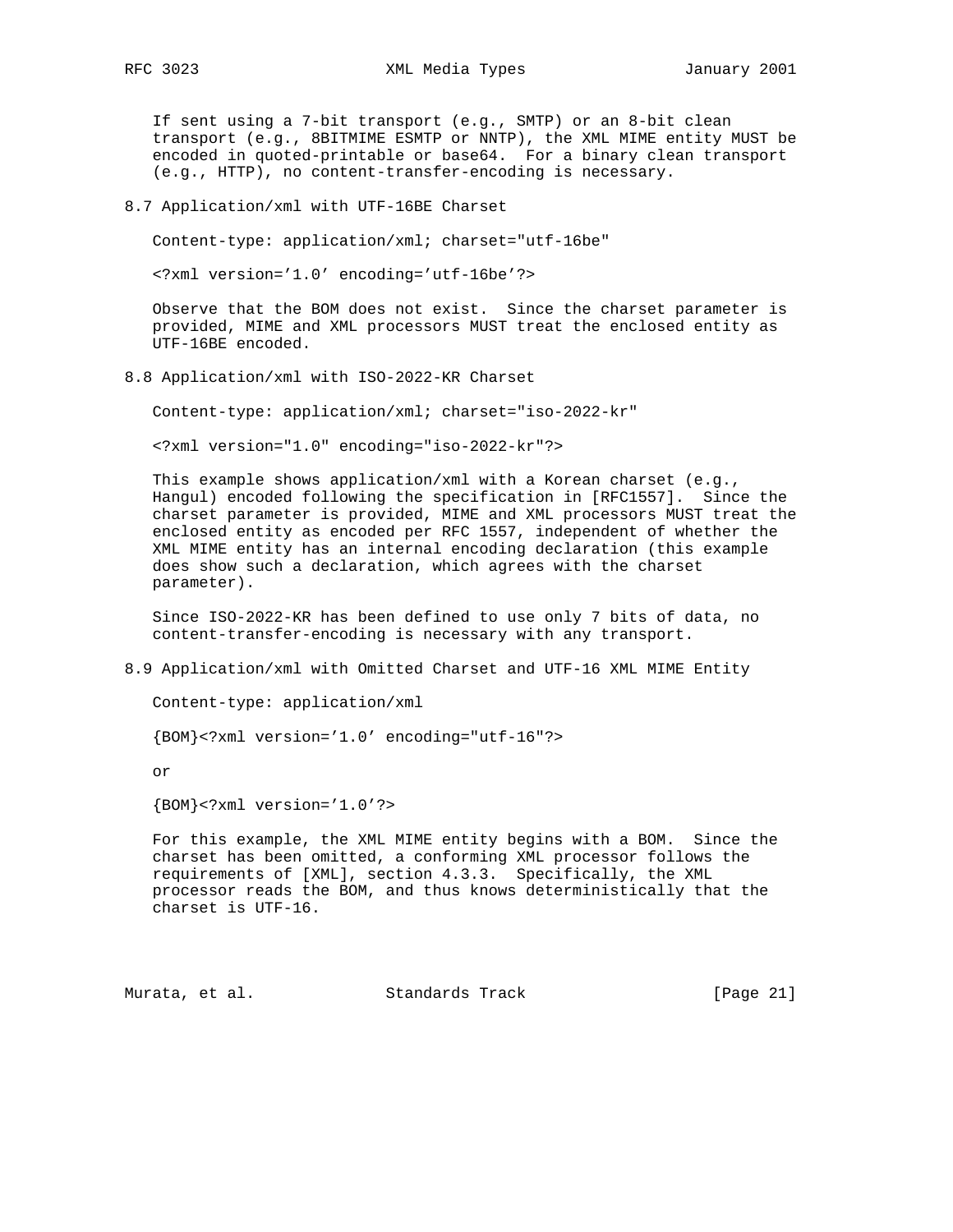An XML-unaware MIME processor SHOULD make no assumptions about the charset of the XML MIME entity.

8.10 Application/xml with Omitted Charset and UTF-8 Entity

Content-type: application/xml

<?xml version='1.0'?>

 In this example, the charset parameter has been omitted, and there is no BOM. Since there is no BOM, the XML processor follows the requirements in section 4.3.3 of [XML], and optionally applies the mechanism described in Appendix F (which is non-normative) of [XML] to determine the charset encoding of UTF-8. The XML MIME entity does not contain an encoding declaration, but since the encoding is UTF-8, this is still a conforming XML MIME entity.

 An XML-unaware MIME processor SHOULD make no assumptions about the charset of the XML MIME entity.

8.11 Application/xml with Omitted Charset and Internal Encoding Declaration

Content-type: application/xml

<?xml version='1.0' encoding="iso-10646-ucs-4"?>

 In this example, the charset parameter has been omitted, and there is no BOM. However, the XML MIME entity does have an encoding declaration inside the XML MIME entity that specifies the entity's charset. Following the requirements in section 4.3.3 of [XML], and optionally applying the mechanism described in Appendix F (non normative) of [XML], the XML processor determines the charset of the XML MIME entity (in this example, UCS-4).

 An XML-unaware MIME processor SHOULD make no assumptions about the charset of the XML MIME entity.

8.12 Text/xml-external-parsed-entity with UTF-8 Charset

Content-type: text/xml-external-parsed-entity; charset="utf-8"

<?xml encoding="utf-8"?>

 This is the recommended charset value for use with text/xml external-parsed-entity. Since the charset parameter is provided, MIME and XML processors MUST treat the enclosed entity as UTF-8 encoded.

Murata, et al. Standards Track [Page 22]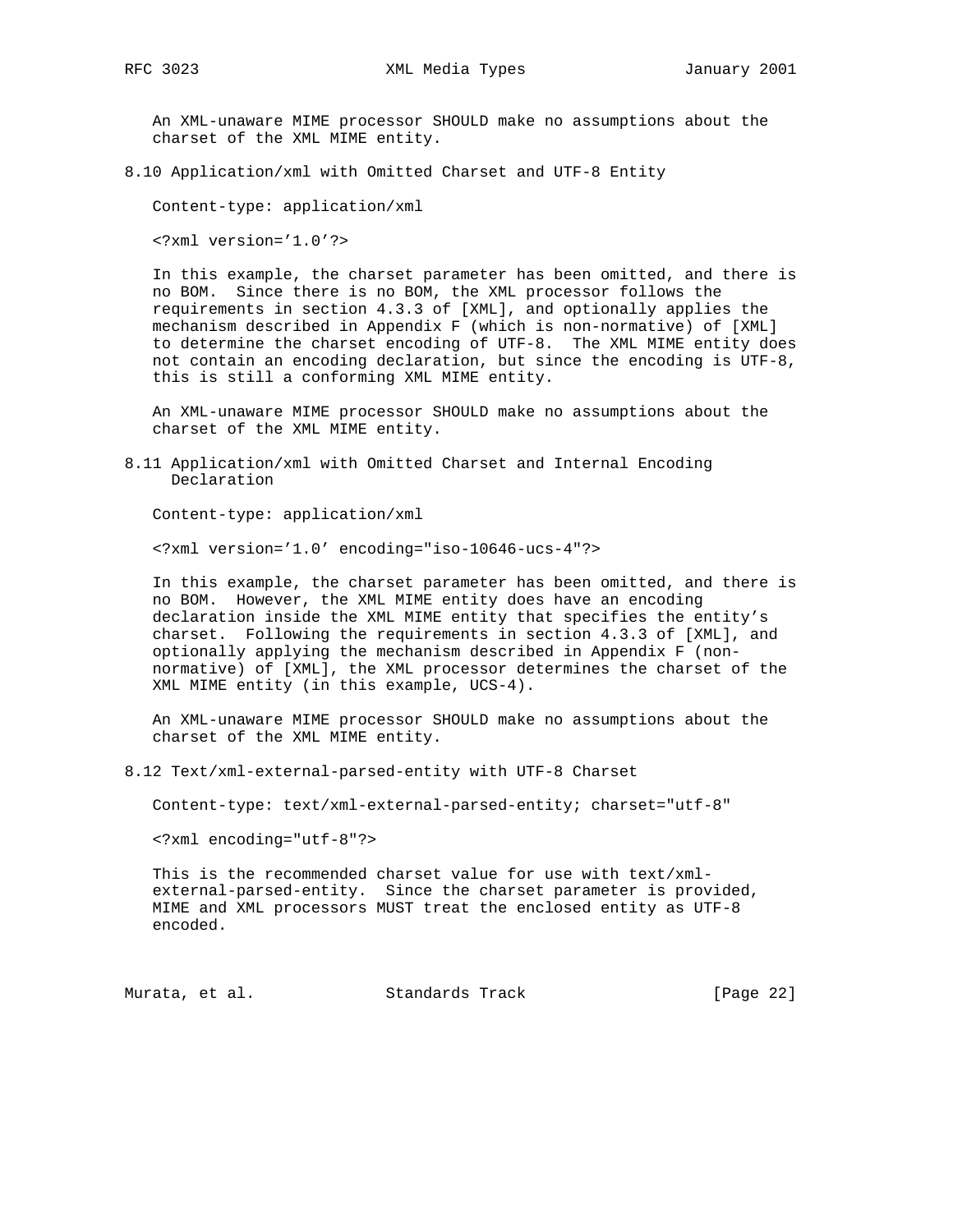If sent using a 7-bit transport (e.g., SMTP), the XML MIME entity MUST use a content-transfer-encoding of either quoted-printable or base64. For an 8-bit clean transport (e.g., 8BITMIME ESMTP or NNTP), or a binary clean transport (e.g., HTTP) no content-transfer-encoding is necessary.

8.13 Application/xml-external-parsed-entity with UTF-16 Charset

 Content-type: application/xml-external-parsed-entity; charset="utf-16"

{BOM}<?xml encoding="utf-16"?>

or

 ${BOM} < ?xm1?$ 

 This is a recommended charset value for use with application/xml external-parsed-entity. Since the charset parameter is provided, MIME and XML processors MUST treat the enclosed entity as UTF-16 encoded.

 If sent using a 7-bit transport (e.g., SMTP) or an 8-bit clean transport (e.g., 8BITMIME ESMTP or NNTP), the XML MIME entity MUST be encoded in quoted-printable or base64. For a binary clean transport (e.g., HTTP), no content-transfer-encoding is necessary.

8.14 Application/xml-external-parsed-entity with UTF-16BE Charset

 Content-type: application/xml-external-parsed-entity; charset="utf-16be"

<?xml encoding="utf-16be"?>

 Since the charset parameter is provided, MIME and XML processors MUST treat the enclosed entity as UTF-16BE encoded.

8.15 Application/xml-dtd

Content-type: application/xml-dtd; charset="utf-8"

<?xml encoding="utf-8"?>

 Charset "utf-8" is a recommended charset value for use with application/xml-dtd. Since the charset parameter is provided, MIME and XML processors MUST treat the enclosed entity as UTF-8 encoded.

Murata, et al. Standards Track [Page 23]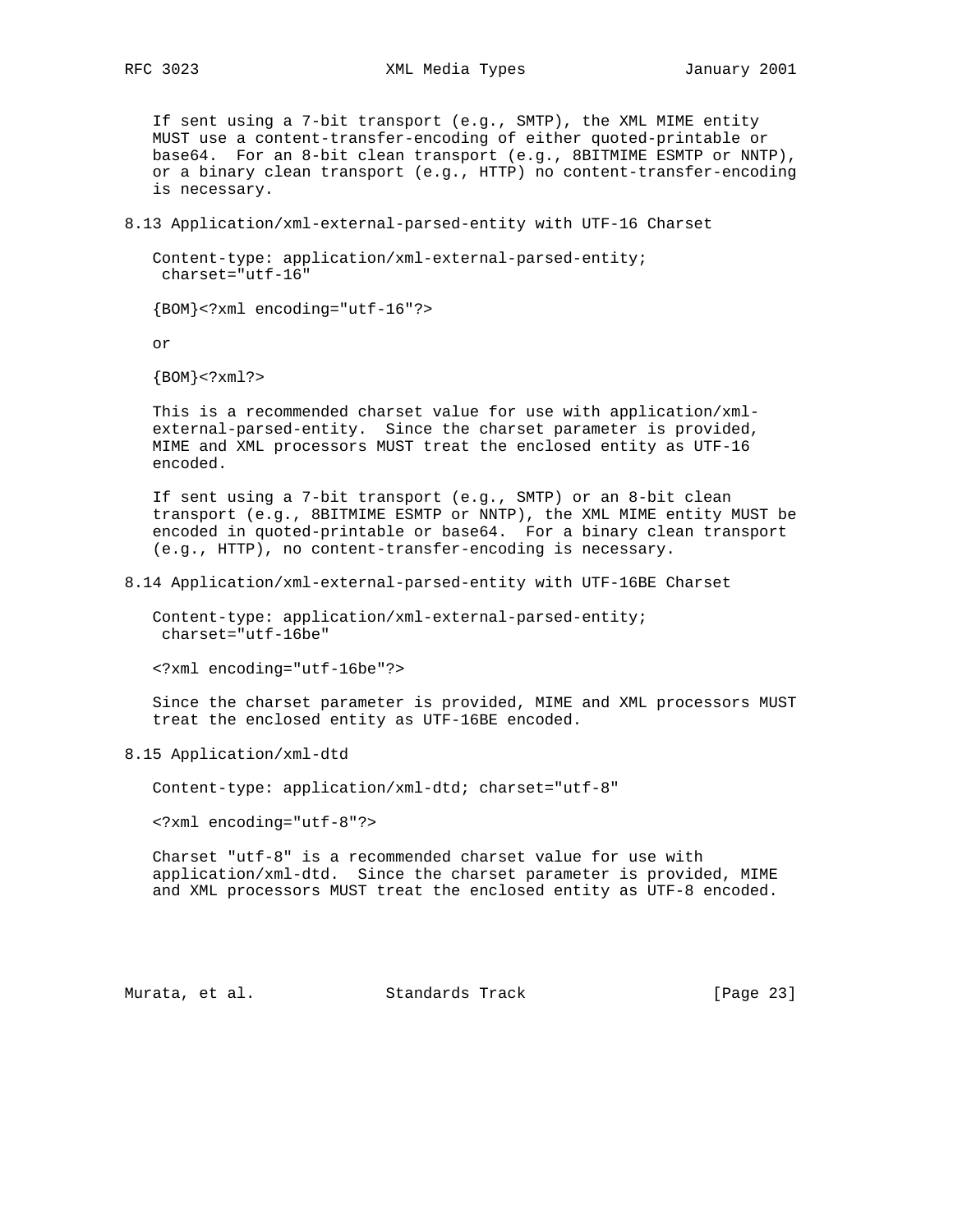8.16 Application/mathml+xml

Content-type: application/mathml+xml

<?xml version="1.0" ?>

 MathML documents are XML documents whose content describes mathematical information, as defined by [MathML]. As a format based on XML, MathML documents SHOULD use the '+xml' suffix convention in their MIME content-type identifier. However, no content type has yet been registered for MathML and so this media type should not be used until such registration has been completed.

8.17 Application/xslt+xml

Content-type: application/xslt+xml

<?xml version="1.0" ?>

 Extensible Stylesheet Language (XSLT) documents are XML documents whose content describes stylesheets for other XML documents, as defined by [XSLT]. As a format based on XML, XSLT documents SHOULD use the '+xml' suffix convention in their MIME content-type identifier. However, no content type has yet been registered for XSLT and so this media type should not be used until such registration has been completed.

8.18 Application/rdf+xml

Content-type: application/rdf+xml

<?xml version="1.0" ?>

 RDF documents identified using this MIME type are XML documents whose content describes metadata, as defined by [RDF]. As a format based on XML, RDF documents SHOULD use the '+xml' suffix convention in their MIME content-type identifier. However, no content type has yet been registered for RDF and so this media type should not be used until such registration has been completed.

8.19 Image/svg+xml

Content-type: image/svg+xml

<?xml version="1.0" ?>

Murata, et al. Standards Track [Page 24]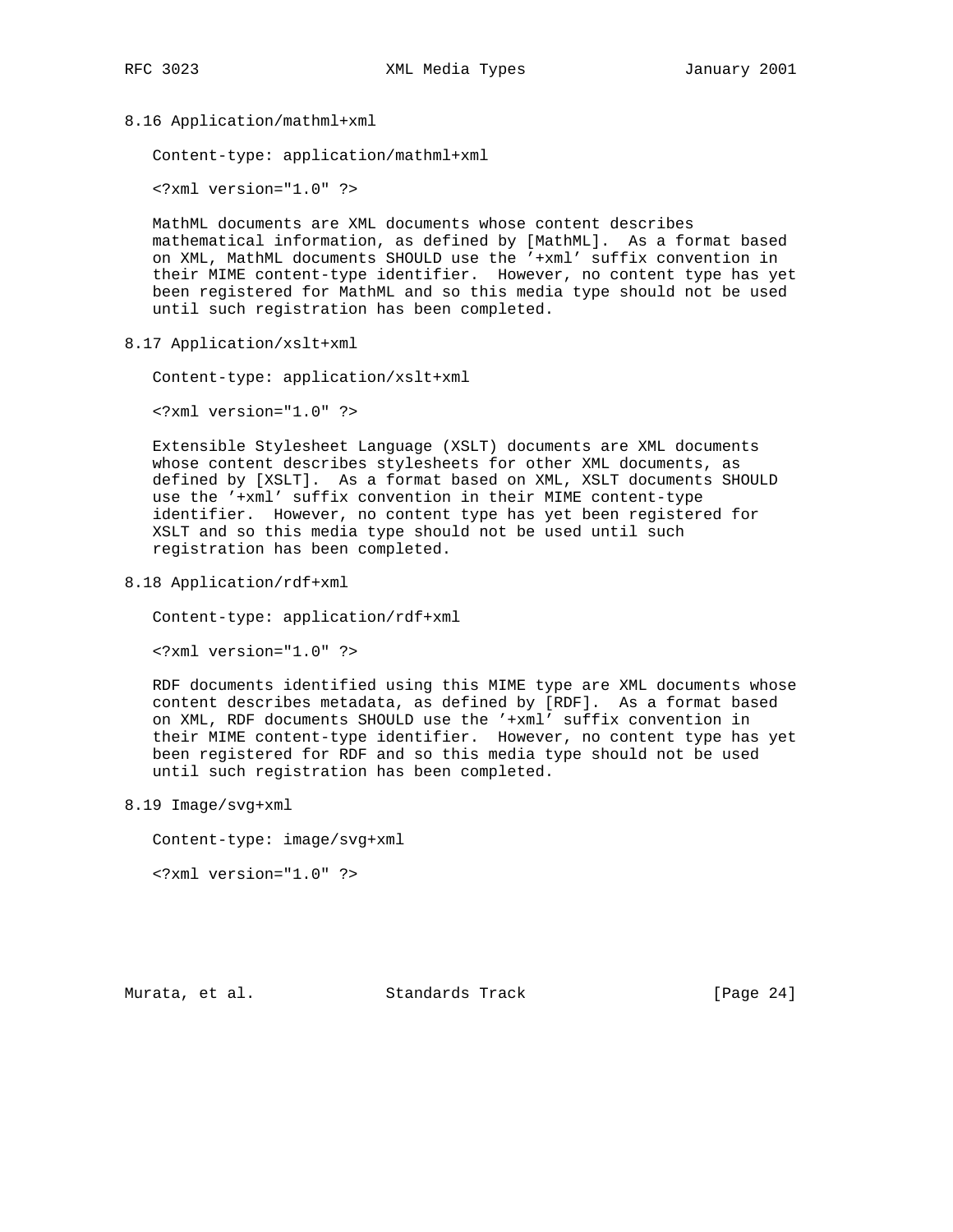Scalable Vector Graphics (SVG) documents are XML documents whose content describes graphical information, as defined by [SVG]. As a format based on XML, SVG documents SHOULD use the '+xml' suffix convention in their MIME content-type identifier. However, no content type has yet been registered for SVG and so this media type should not be used until such registration has been completed.

## 8.20 INCONSISTENT EXAMPLE: Text/xml with UTF-8 Charset

Content-type: text/xml; charset="utf-8"

<?xml version="1.0" encoding="iso-8859-1"?>

 Since the charset parameter is provided in the Content-Type header, MIME and XML processors MUST treat the enclosed entity as UTF-8 encoded. That is, the "iso-8859-1" encoding MUST be ignored.

 Processors generating XML MIME entities MUST NOT label conflicting charset information between the MIME Content-Type and the XML declaration.

9. IANA Considerations

 As described in Section 7, this document updates the [RFC2048] registration process for XML-based MIME types.

10. Security Considerations

 XML, as a subset of SGML, has all of the same security considerations as specified in [RFC1874], and likely more, due to its expected ubiquitous deployment.

 To paraphrase section 3 of RFC 1874, XML MIME entities contain information to be parsed and processed by the recipient's XML system. These entities may contain and such systems may permit explicit system level commands to be executed while processing the data. To the extent that an XML system will execute arbitrary command strings, recipients of XML MIME entities may be a risk. In general, it may be possible to specify commands that perform unauthorized file operations or make changes to the display processor's environment that affect subsequent operations.

 In general, any information stored outside of the direct control of the user -- including CSS style sheets, XSL transformations, entity declarations, and DTDs -- can be a source of insecurity, by either obvious or subtle means. For example, a tiny "whiteout attack" modification made to a "master" style sheet could make words in critical locations disappear in user documents, without directly

Murata, et al. Standards Track [Page 25]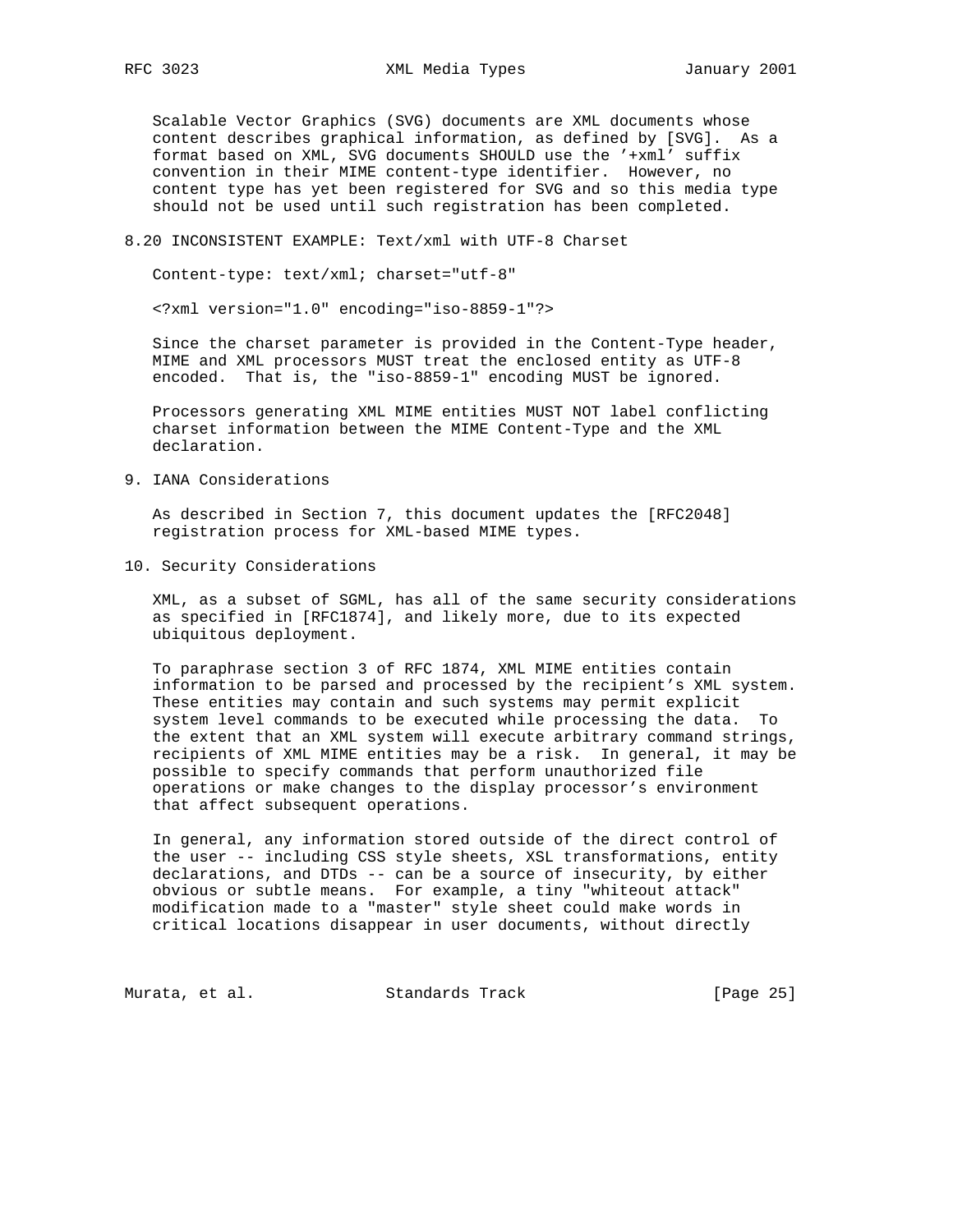modifying the user document or the stylesheet it references. Thus, the security of any XML document is vitally dependent on all of the documents recursively referenced by that document.

 The entity lists and DTDs for XHTML 1.0[XHTML], for instance, are likely to be a commonly used set of information. Many developers will use and trust them, few of whom will know much about the level of security on the W3C's servers, or on any similarly trusted repository.

 The simplest attack involves adding declarations that break validation. Adding extraneous declarations to a list of character entities can effectively "break the contract" used by documents. A tiny change that produces a fatal error in a DTD could halt XML processing on a large scale. Extraneous declarations are fairly obvious, but more sophisticated tricks, like changing attributes from being optional to required, can be difficult to track down. Perhaps the most dangerous option available to crackers is redefining default values for attributes: e.g., if developers have relied on defaulted attributes for security, a relatively small change might expose enormous quantities of information.

 Apart from the structural possibilities, another option, "entity spoofing," can be used to insert text into documents, vandalizing and perhaps conveying an unintended message. Because XML 1.0 permits multiple entity declarations, and the first declaration takes precedence, it's possible to insert malicious content where an entity is used, such as by inserting the full text of Winnie the Pooh in every occurrence of —.

 Use of the digital signatures work currently underway by the xmldsig working group may eventually ameliorate the dangers of referencing external documents not under one's own control.

 Use of XML is expected to be varied, and widespread. XML is under scrutiny by a wide range of communities for use as a common syntax for community-specific metadata. For example, the Dublin Core[RFC2413] group is using XML for document metadata, and a new effort has begun that is considering use of XML for medical information. Other groups view XML as a mechanism for marshalling parameters for remote procedure calls. More uses of XML will undoubtedly arise.

 Security considerations will vary by domain of use. For example, XML medical records will have much more stringent privacy and security considerations than XML library metadata. Similarly, use of XML as a parameter marshalling syntax necessitates a case by case security review.

Murata, et al. Standards Track [Page 26]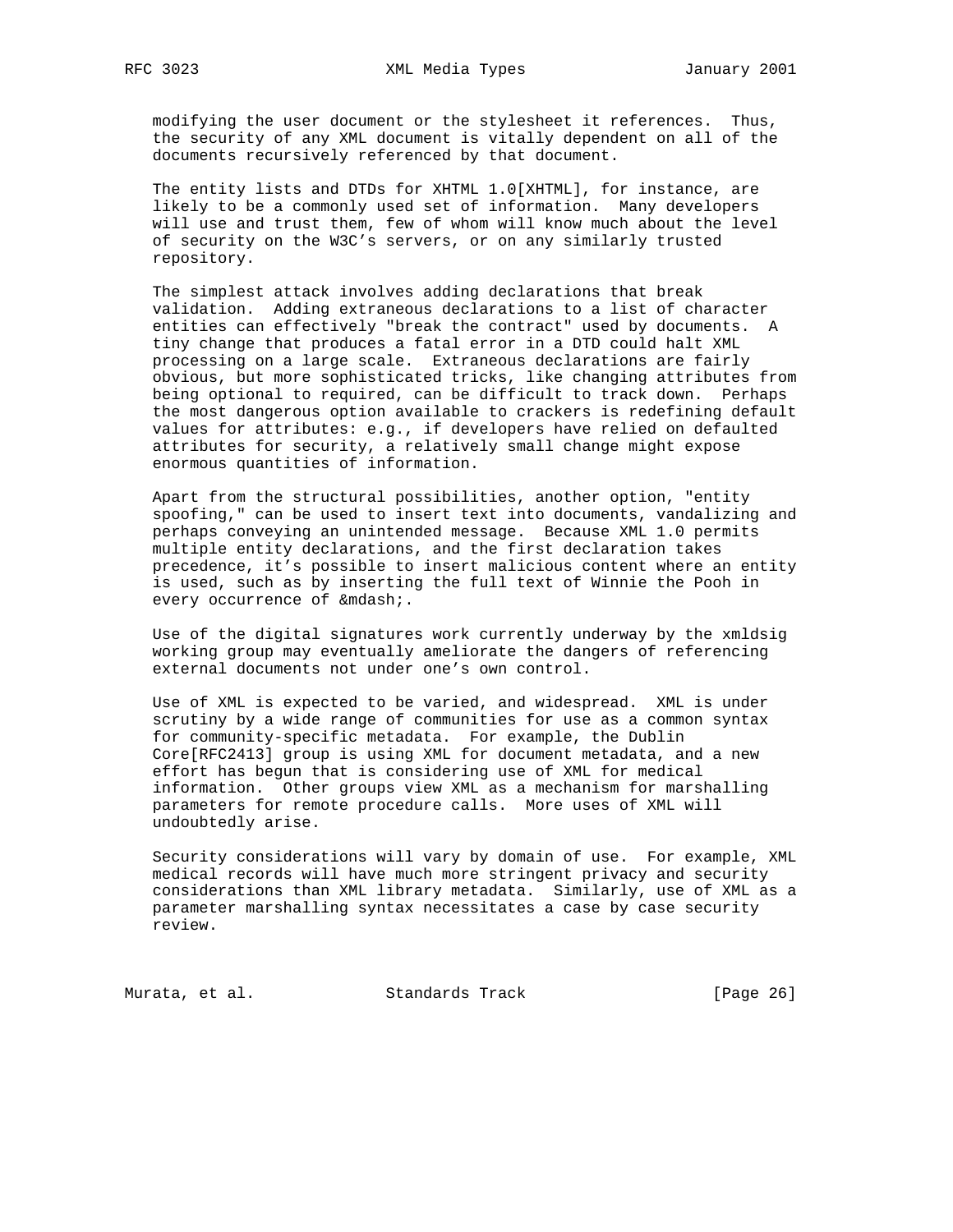XML may also have some of the same security concerns as plain text. Like plain text, XML can contain escape sequences that, when displayed, have the potential to change the display processor environment in ways that adversely affect subsequent operations. Possible effects include, but are not limited to, locking the keyboard, changing display parameters so subsequent displayed text is unreadable, or even changing display parameters to deliberately obscure or distort subsequent displayed material so that its meaning is lost or altered. Display processors SHOULD either filter such material from displayed text or else make sure to reset all important settings after a given display operation is complete.

 Some terminal devices have keys whose output, when pressed, can be changed by sending the display processor a character sequence. If this is possible the display of a text object containing such character sequences could reprogram keys to perform some illicit or dangerous action when the key is subsequently pressed by the user. In some cases not only can keys be programmed, they can be triggered remotely, making it possible for a text display operation to directly perform some unwanted action. As such, the ability to program keys SHOULD be blocked either by filtering or by disabling the ability to program keys entirely.

 Note that it is also possible to construct XML documents that make use of what XML terms "entity references" (using the XML meaning of the term "entity" as described in Section 2), to construct repeated expansions of text. Recursive expansions are prohibited by [XML] and XML processors are required to detect them. However, even non recursive expansions may cause problems with the finite computing resources of computers, if they are performed many times.

References

- [ASCII] "US-ASCII. Coded Character Set -- 7-Bit American Standard Code for Information Interchange", ANSI X3.4-1986, 1986.
- [CSS] Bos, B., Lie, H.W., Lilley, C. and I. Jacobs, "Cascading Style Sheets, level 2 (CSS2) Specification", World Wide Web Consortium Recommendation REC-CSS2, May 1998, <http://www.w3.org/TR/REC-CSS2/>.
- [ISO8859] "ISO-8859. International Standard -- Information Processing -- 8-bit Single-Byte Coded Graphic Character Sets -- Part 1: Latin alphabet No. 1, ISO-8859-1:1987", 1987.

Murata, et al. Standards Track [Page 27]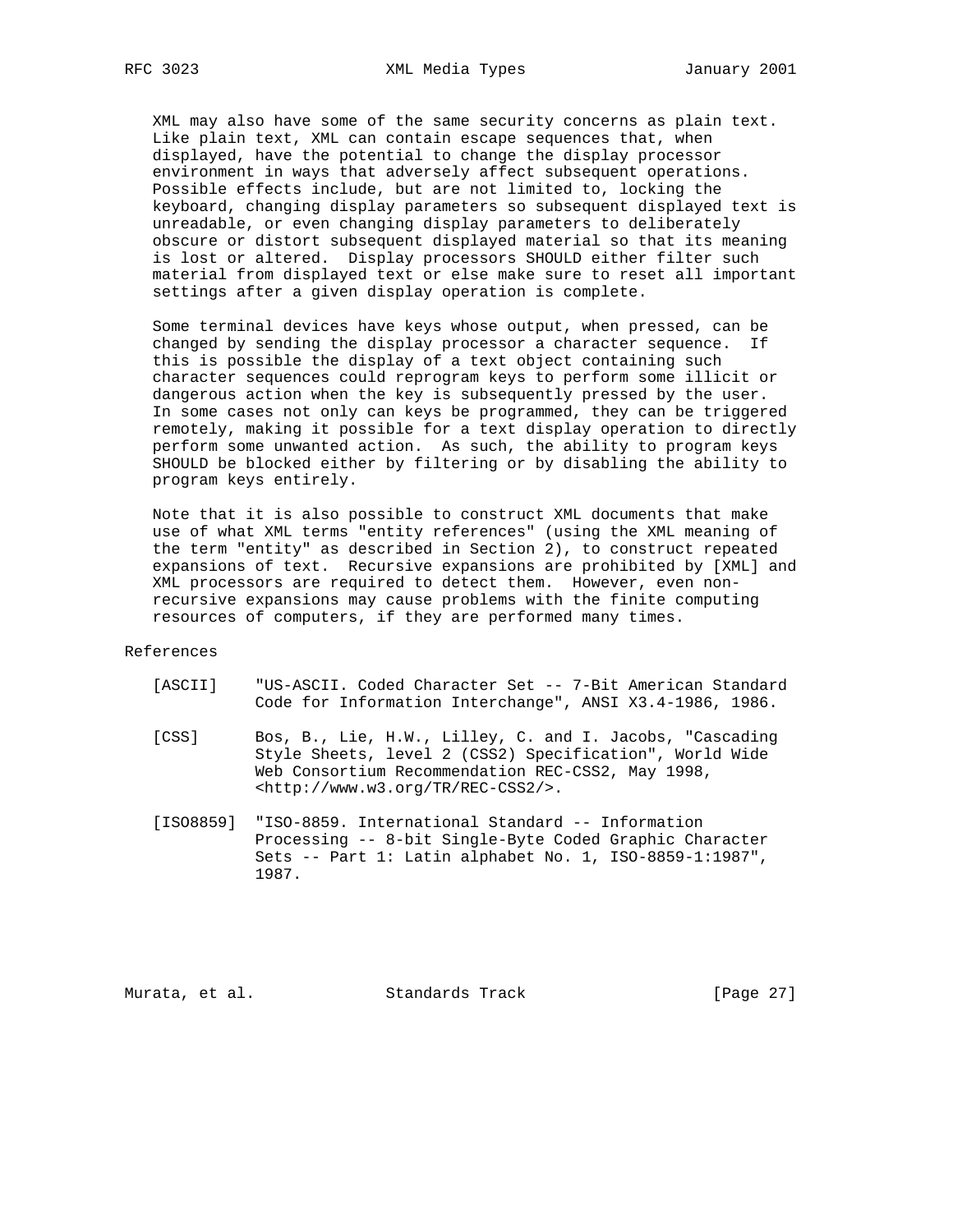- [MathML] Ion, P. and R. Miner, "Mathematical Markup Language (MathML) 1.01", World Wide Web Consortium Recommendation REC-MathML, July 1999, <http://www.w3.org/TR/REC-MathML/>.
- [PNG] Boutell, T., "PNG (Portable Network Graphics) Specification", World Wide Web Consortium Recommendation REC-png, October 1996, <http://www.w3.org/TR/REC-png>.
- [RDF] Lassila, O. and R.R. Swick, "Resource Description Framework (RDF) Model and Syntax Specification", World Wide Web Consortium Recommendation REC-rdf-syntax, February 1999, <http://www.w3.org/TR/REC-rdf-syntax/>.
- [RFC0821] Postel, J., "Simple Mail Transfer Protocol", STD 10, RFC 821, August 1982.
- [RFC0977] Kantor, B. and P. Lapsley, "Network News Transfer Protocol", RFC 977, February 1986.
- [RFC1557] Choi, U., Chon, K. and H. Park, "Korean Character Encoding for Internet Messages", RFC 1557, December 1993.
- [RFC1652] Klensin, J., Freed, N., Rose, M., Stefferud, E. and D. Crocker, "SMTP Service Extension for 8bit-MIMEtransport", RFC 1652, July 1994.
- [RFC1874] Levinson, E., "SGML Media Types", RFC 1874, December 1995.
- [RFC2045] Freed, N. and N. Borenstein, "Multipurpose Internet Mail Extensions (MIME) Part One: Format of Internet Message Bodies", RFC 2045, November 1996.
- [RFC2046] Freed, N. and N. Borenstein, "Multipurpose Internet Mail Extensions (MIME) Part Two: Media Types", RFC 2046, November 1996.
- [RFC2048] Freed, N., Klensin, J. and J. Postel, "Multipurpose Internet Mail Extensions (MIME) Part Four: Registration Procedures", RFC 2048, November 1996.
- [RFC2060] Crispin, M., "Internet Message Access Protocol Version 4rev1", RFC 2060, December 1996.
- [RFC2077] Nelson, S., Parks, C. and Mitra, "The Model Primary Content Type for Multipurpose Internet Mail Extensions", RFC 2077, January 1997.

Murata, et al. Standards Track [Page 28]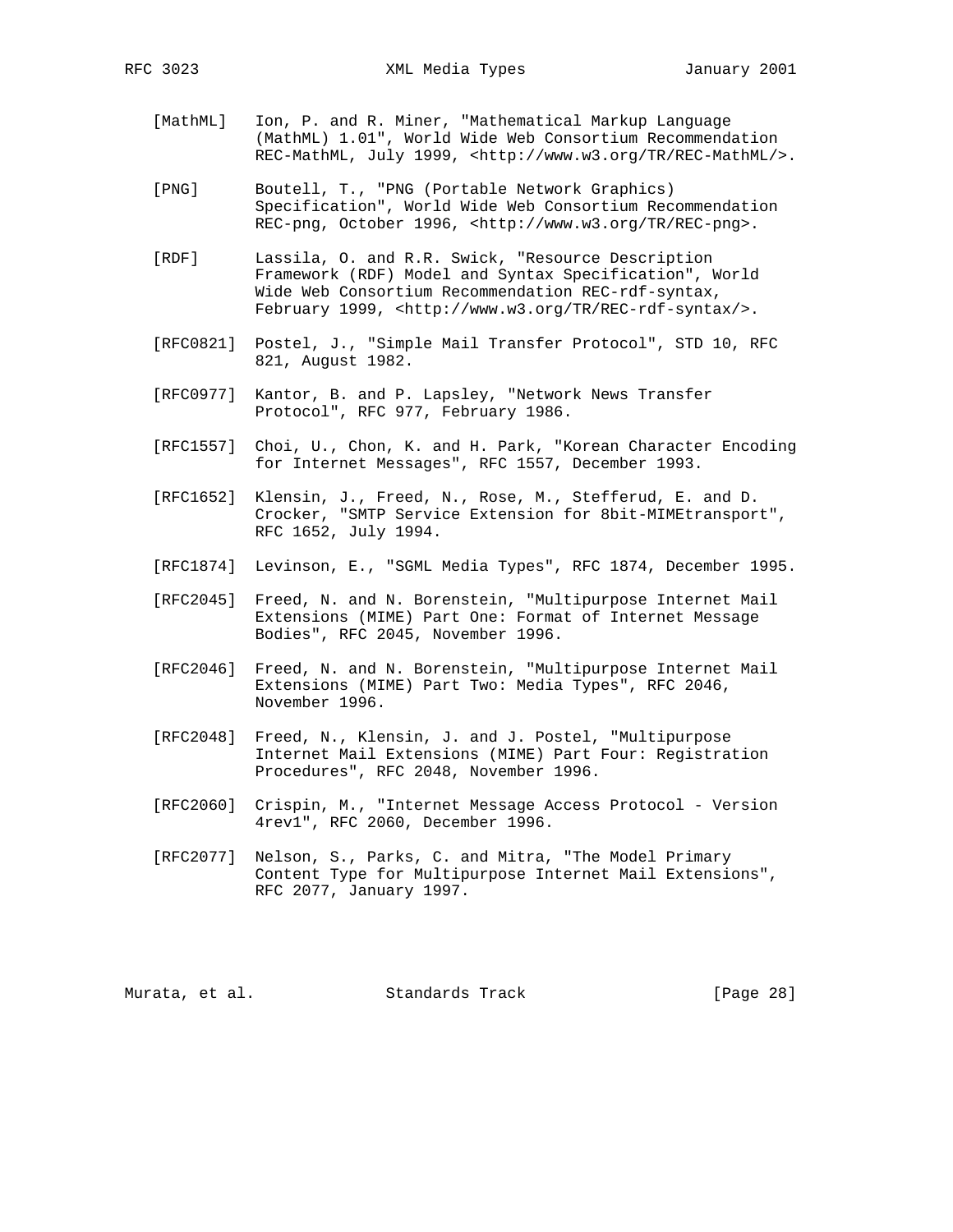- - [RFC2119] Bradner, S., "Key words for use in RFCs to Indicate Requirement Levels", BCP 14, RFC 2119, March 1997.
	- [RFC2130] Weider, C., Preston, C., Simonsen, K., Alvestrand, H., Atkinson, R., Crispin, M. and P. Svanberg, "The Report of the IAB Character Set Workshop held 29 February - 1 March, 1996", RFC 2130, April 1997.
	- [RFC2279] Yergeau, F., "UTF-8, a transformation format of ISO 10646", RFC 2279, January 1998.
	- [RFC2376] Whitehead, E. and M. Murata, "XML Media Types", RFC 2376, July 1998.
	- [RFC2396] Berners-Lee, T., Fielding, R. and L. Masinter, "Uniform Resource Identifiers (URI): Generic Syntax.", RFC 2396, August 1998.
	- [RFC2413] Weibel, S., Kunze, J., Lagoze, C. and M. Wolf, "Dublin Core Metadata for Resource Discovery", RFC 2413, September 1998.
	- [RFC2445] Dawson, F. and D. Stenerson, "Internet Calendaring and Scheduling Core Object Specification (iCalendar)", RFC 2445, November 1998.
	- [RFC2518] Goland, Y., Whitehead, E., Faizi, A., Carter, S. and D. Jensen, "HTTP Extensions for Distributed Authoring -- WEBDAV", RFC 2518, February 1999.
	- [RFC2616] Fielding, R., Gettys, J., Mogul, J., Nielsen, H., Masinter, L., Leach, P. and T. Berners-Lee, "Hypertext Transfer Protocol -- HTTP/1.1", RFC 2616, June 1999.
	- [RFC2629] Rose, M., "Writing I-Ds and RFCs using XML", RFC 2629, June 1999.
- [RFC2703] Klyne, G., "Protocol-independent Content Negotiation Framework", RFC 2703, September 1999.
	- [RFC2781] Hoffman, P. and F. Yergeau, "UTF-16, an encoding of ISO 10646", RFC 2781, Februrary 2000.
	- [RFC2801] Burdett, D., "Internet Open Trading Protocol IOTP Version 1.0", RFC 2801, April 2000.

Murata, et al. Standards Track [Page 29]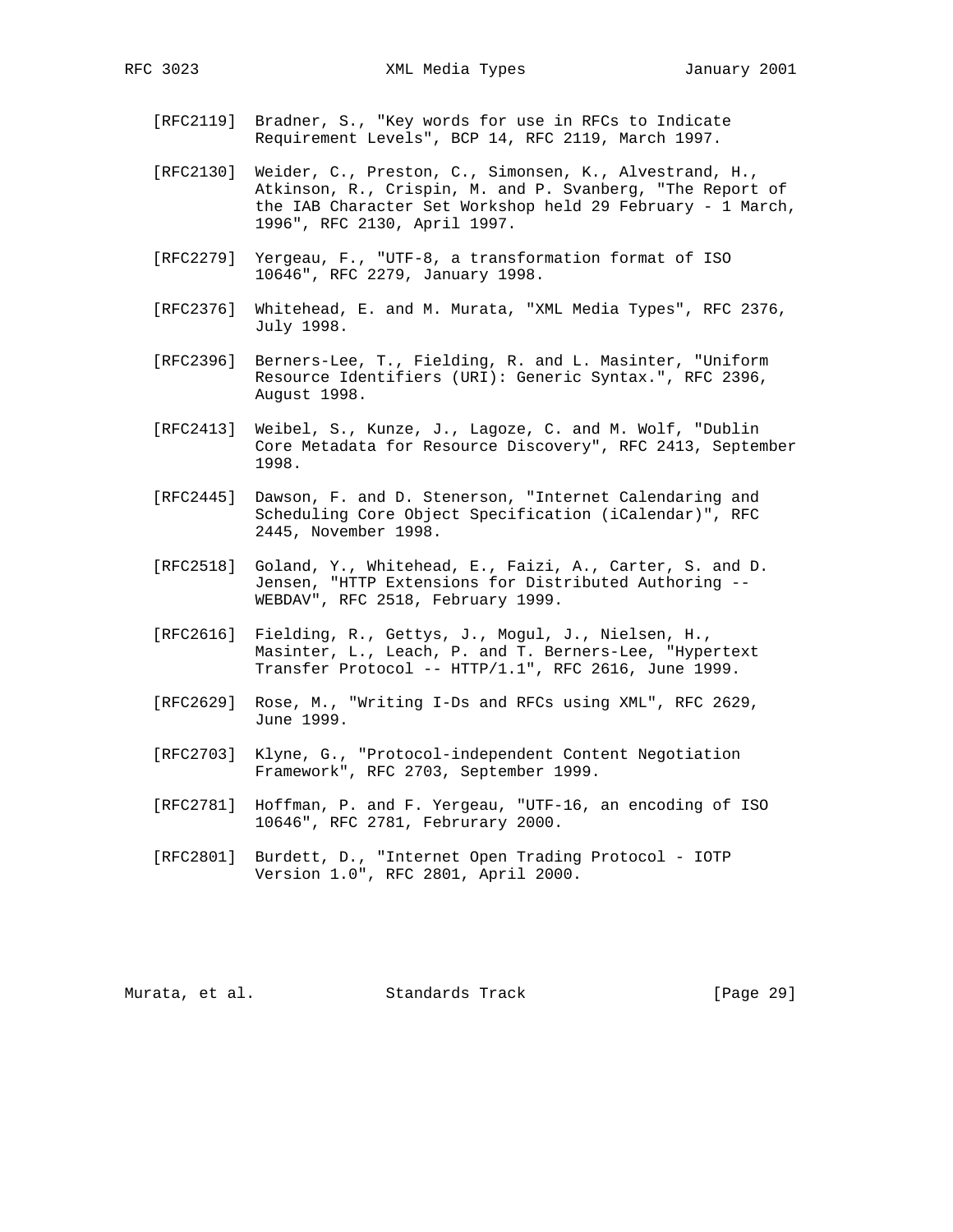- [SGML] International Standard Organization, "Information Processing -- Text and Office Systems -- Standard Generalized Markup Language (SGML)", ISO 8879, October 1986.
- [SVG] Ferraiolo, J., "Scalable Vector Graphics (SVG)", World Wide Web Consortium Candidate Recommendation SVG, November 2000, <http://www.w3.org/TR/SVG>.
- [XHTML] Pemberton, S. and et al, "XHTML 1.0: The Extensible HyperText Markup Language", World Wide Web Consortium Recommendation xhtml1, January 2000, <http://www.w3.org/TR/xhtml1>.
- [XML] Bray, T., Paoli, J., Sperberg-McQueen, C.M. and E. Maler, "Extensible Markup Language (XML) 1.0 (Second Edition)", World Wide Web Consortium Recommendation REC-xml, October 2000, <http://www.w3.org/TR/REC-xml>.
- [XSLT] Clark, J., "XSL Transformations (XSLT) Version 1.0", World Wide Web Consortium Recommendation xslt, November 1999, <http://www.w3.org/TR/xslt>.

Murata, et al. Standards Track [Page 30]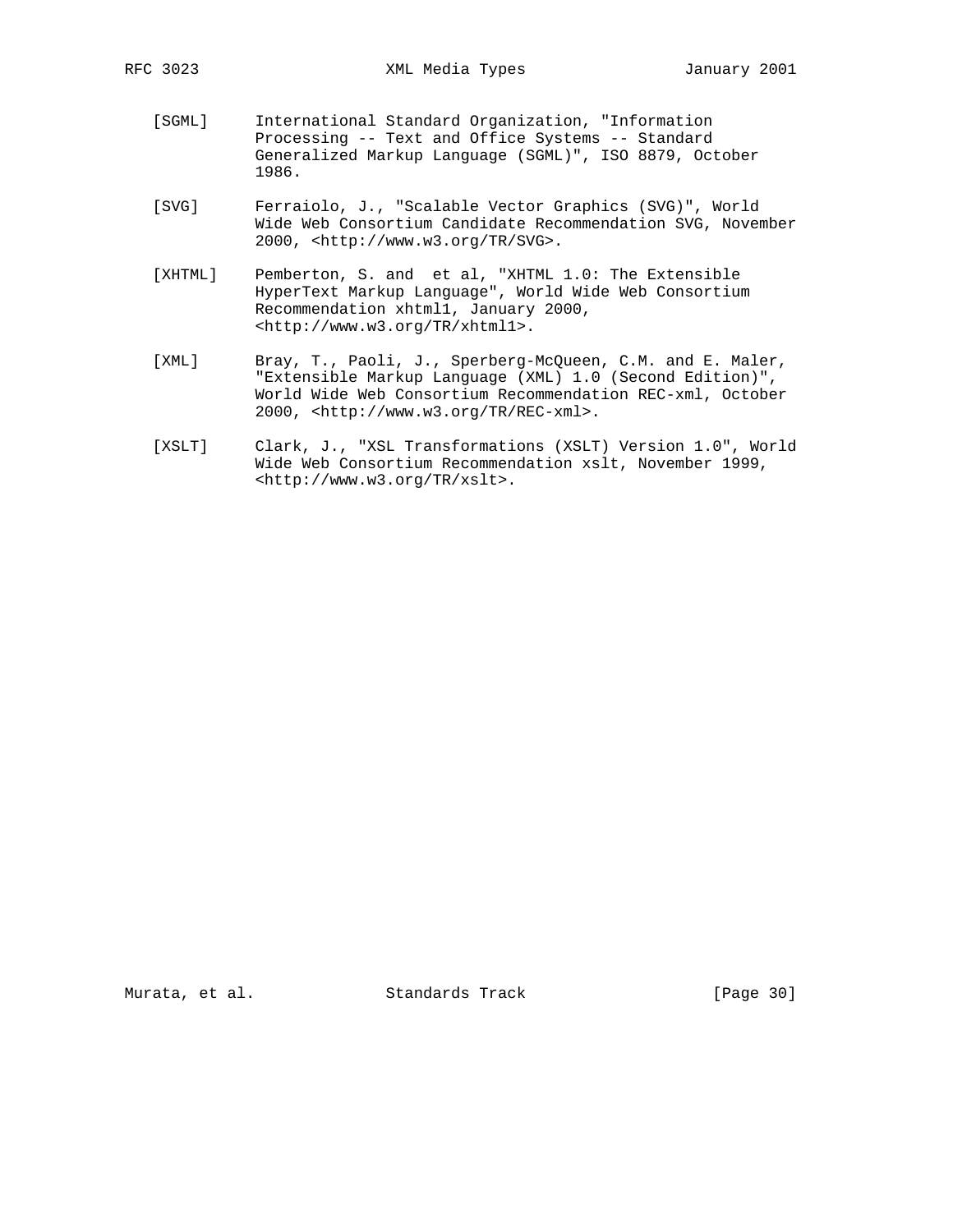Authors' Addresses

 MURATA Makoto (FAMILY Given) IBM Tokyo Research Laboratory 1623-14, Shimotsuruma Yamato-shi, Kanagawa-ken 242-8502 Japan

 Phone: +81-46-215-4678 EMail: mmurata@trl.ibm.co.jp

 Simon St.Laurent simonstl.com 1259 Dryden Road Ithaca, New York 14850 USA

 EMail: simonstl@simonstl.com URI: http://www.simonstl.com/

 Dan Kohn Skymoon Ventures 3045 Park Boulevard Palo Alto, California 94306 USA

 Phone: +1-650-327-2600 EMail: dan@dankohn.com URI: http://www.dankohn.com/

Murata, et al. Standards Track [Page 31]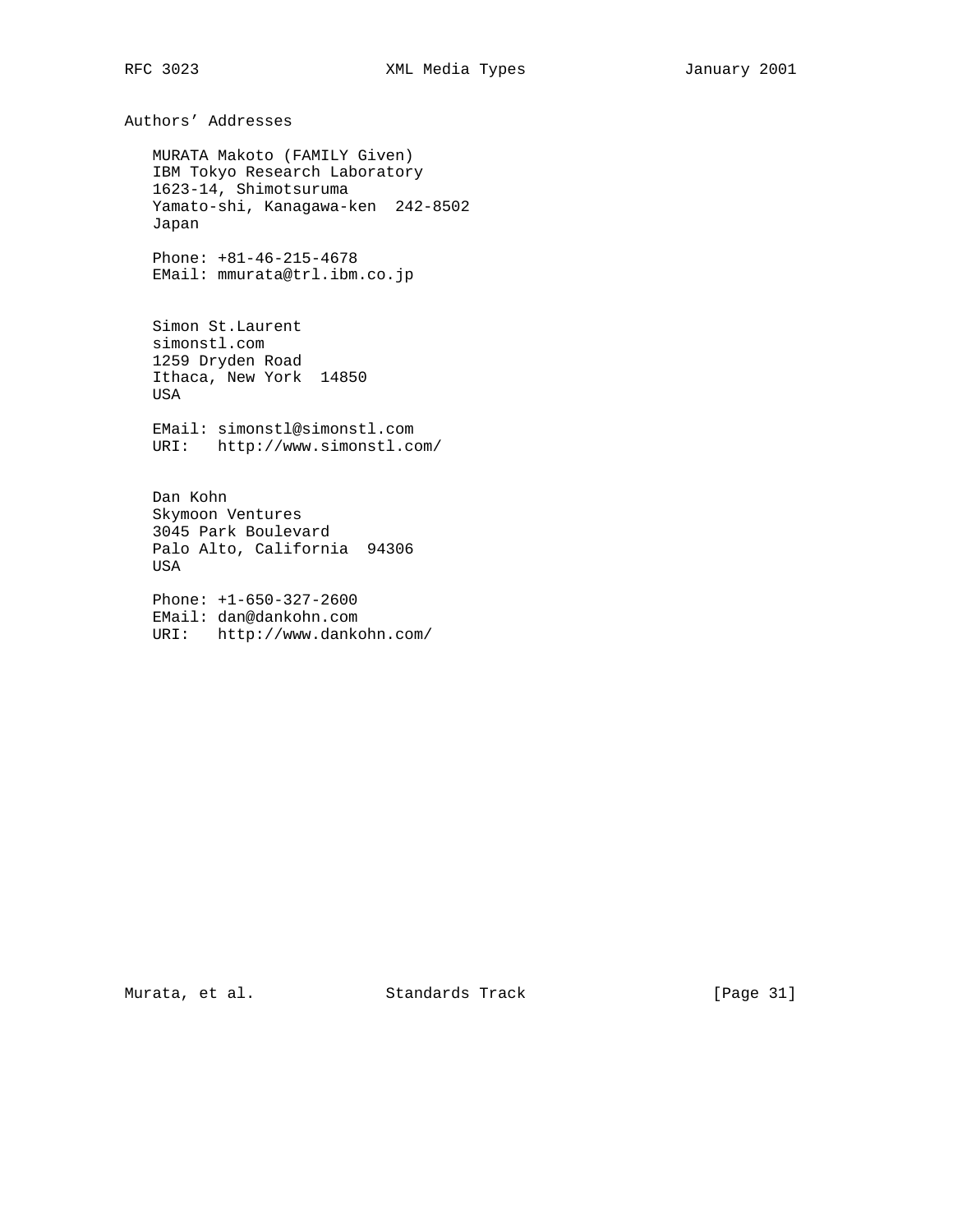Appendix A. Why Use the '+xml' Suffix for XML-Based MIME Types?

 Although the use of a suffix was not considered as part of the original MIME architecture, this choice is considered to provide the most functionality with the least potential for interoperability problems or lack of future extensibility. The alternatives to the '+xml' suffix and the reason for its selection are described below.

A.1 Why not just use text/xml or application/xml and let the XML processor dispatch to the correct application based on the referenced DTD?

 text/xml and application/xml remain useful in many situations, especially for document-oriented applications that involve combining XML with a stylesheet in order to present the data. However, XML is also used to define entirely new data types, and an XML-based format such as image/svg+xml fits the definition of a MIME media type exactly as well as image/png[PNG] does. (Note that image/svg+xml is not yet registered.) Although extra functionality is available for MIME processors that are also XML processors, XML-based media types -- even when treated as opaque, non-XML media types -- are just as useful as any other media type and should be treated as such.

 Since MIME dispatchers work off of the MIME type, use of text/xml or application/xml to label discrete media types will hinder correct dispatching and general interoperability. Finally, many XML documents use neither DTDs nor namespaces, yet are perfectly legal XML.

A.2 Why not create a new subtree (e.g., image/xml.svg) to represent XML MIME types?

 The subtree under which a media type is registered -- IETF, vendor  $(*/vnd.*)$ , or personal  $(*/prs.*)$ ; see [RFC2048] for details -- is completely orthogonal from whether the media type uses XML syntax or not. The suffix approach allows XML document types to be identified within any subtree. The vendor subtree, for example, is likely to include a large number of XML-based document types. By using a suffix, rather than setting up a separate subtree, those types may remain in the same location in the tree of MIME types that they would have occupied had they not been based on XML.

A.3 Why not create a new top-level MIME type for XML-based media types?

 The top-level MIME type (e.g., model/\*[RFC2077]) determines what kind of content the type is, not what syntax it uses. For example, agents using image/\* to signal acceptance of any image format should certainly be given access to media type image/svg+xml, which is in

Murata, et al. Standards Track [Page 32]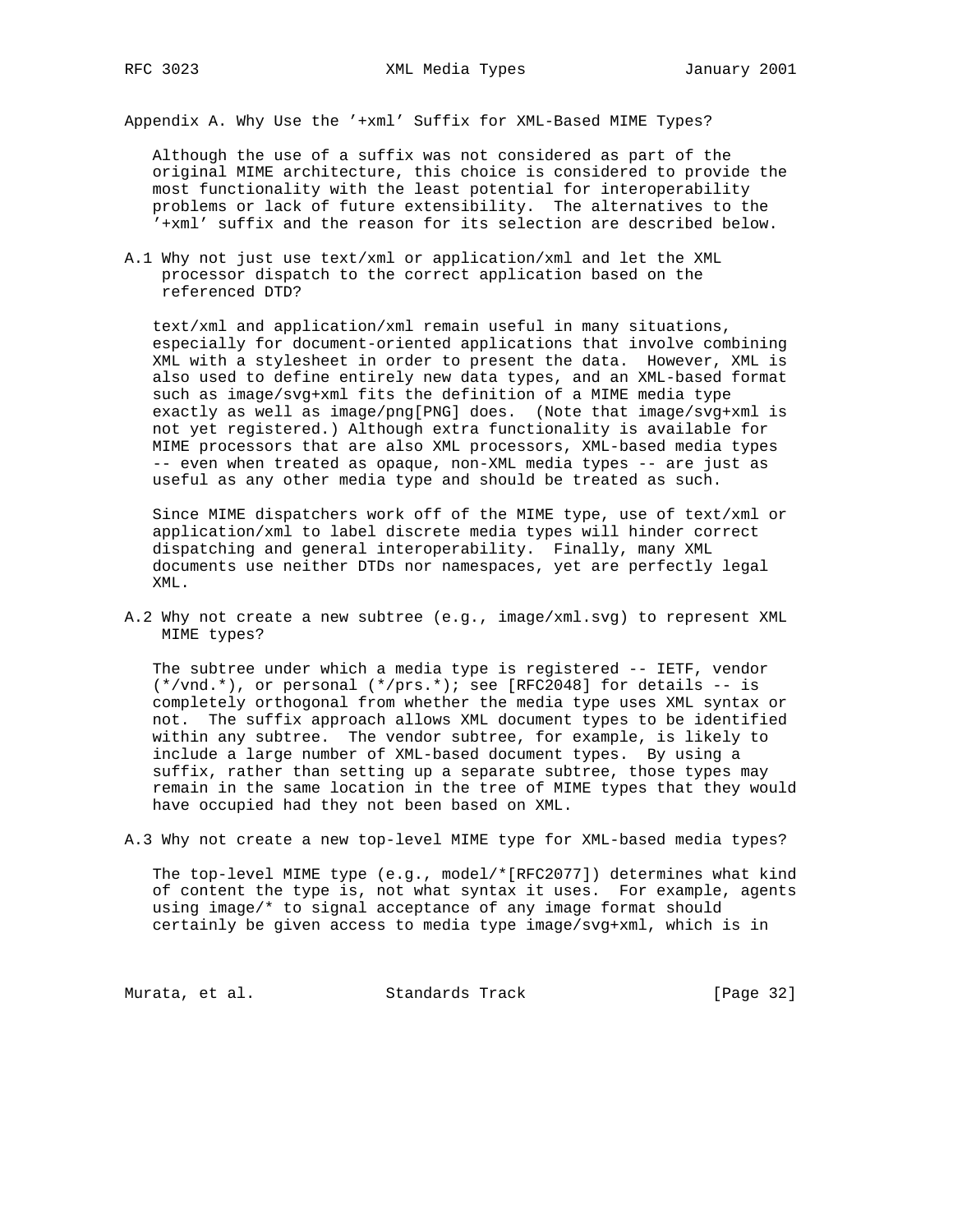all respects a standard image subtype. It just happens to use XML to describe its syntax. The two aspects of the media type are completely orthogonal.

 XML-based data types will most likely be registered in ALL top-level categories. Potential, though currently unregistered, examples could include application/mathml+xml[MathML] and image/svg+xml[SVG].

A.4 Why not just have the MIME processor 'sniff' the content to determine whether it is XML?

 Rather than explicitly labeling XML-based media types, the processor could look inside each type and see whether or not it is XML. The processor could also cache a list of XML-based media types.

 Although this method might work acceptably for some mail applications, it would fail completely in many other uses of MIME. For instance, an XML-based web crawler would have no way of determining whether a file is XML except to fetch it and check. The same issue applies in some IMAP4[RFC2060] mail applications, where the client first fetches the MIME type as part of the message structure and then decides whether to fetch the MIME entity. Requiring these fetches just to determine whether the MIME type is XML could have significant bandwidth and latency disadvantages in many situations.

 Sniffing XML also isn't as simple as it might seem. DOCTYPE declarations aren't required, and they can appear fairly deep into a document under certain unpreventable circumstances. (E.g., the XML declaration, comments, and processing instructions can occupy space before the DOCTYPE declaration.) Even sniffing the DOCTYPE isn't completely reliable, thanks to a variety of issues involving default values for namespaces within external DTDs and overrides inside the internal DTD. Finally, the variety in potential character encodings (something XML provides tools to deal with), also makes reliable sniffing less likely.

A.5 Why not use a MIME parameter to specify that a media type uses XML syntax?

 For example, one could use "Content-Type: application/iotp; alternate-type=text/xml" or "Content-Type: application/iotp; syntax=xml".

 Section 5 of [RFC2045] says that "Parameters are modifiers of the media subtype, and as such do not fundamentally affect the nature of the content". However, all XML-based media types are by their nature

Murata, et al. Standards Track [Page 33]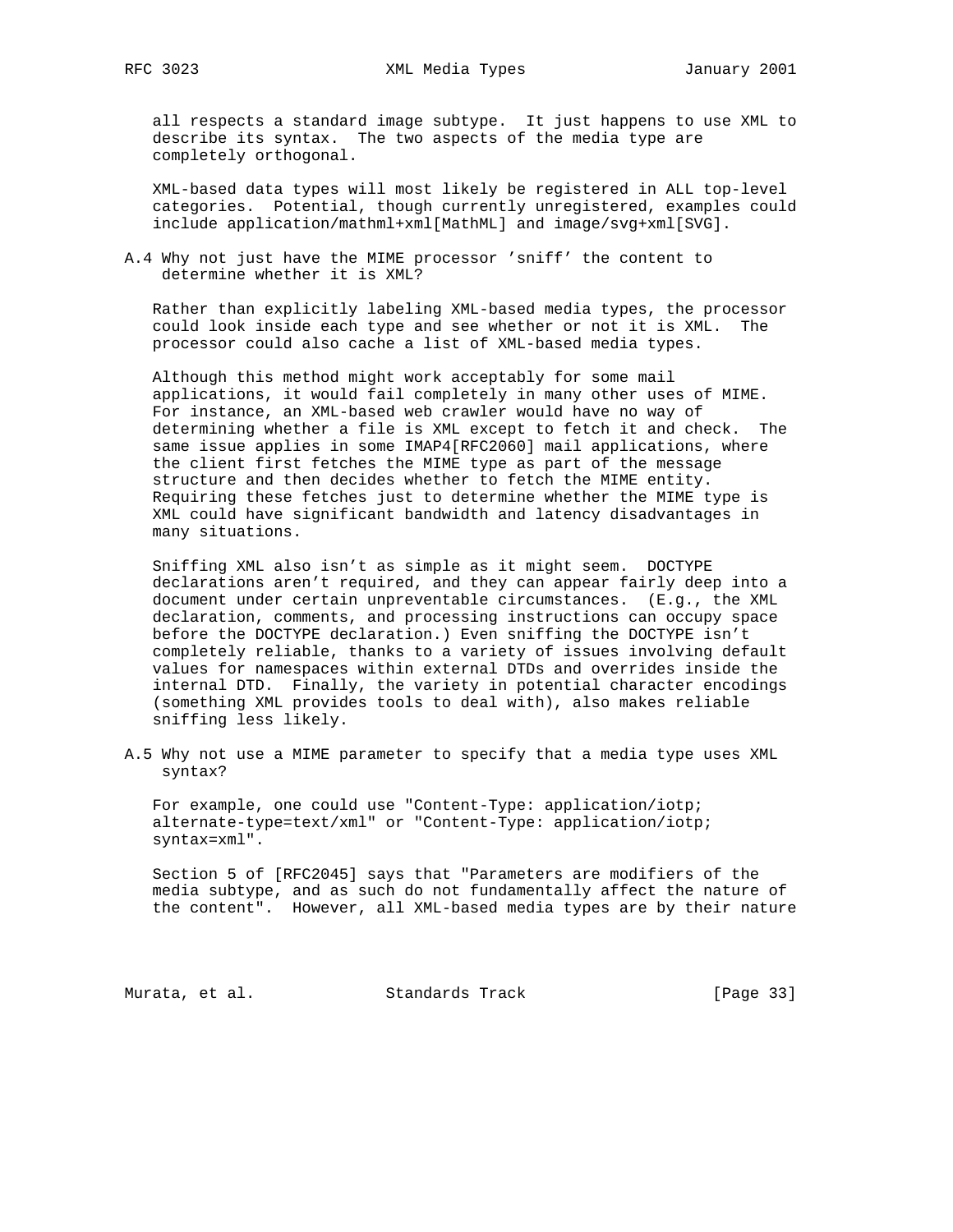always XML. Parameters, as they have been defined in the MIME architecture, are never invariant across all instantiations of a media type.

 More practically, very few if any MIME dispatchers and other MIME agents support dispatching off of a parameter. While MIME agents on the receiving side will need to be updated in either case to support (or fall back to) generic XML processing, it has been suggested that it is easier to implement this functionality when acting off of the media type rather than a parameter. More important, sending agents require no update to properly tag an image as "image/svg+xml", but few if any sending agents currently support always tagging certain content types with a parameter.

A.6 How about labeling with parameters in the other direction (e.g., application/xml; Content-Feature=iotp)?

 This proposal fails under the simplest case, of a user with neither knowledge of XML nor an XML-capable MIME dispatcher. In that case, the user's MIME dispatcher is likely to dispatch the content to an XML processing application when the correct default behavior should be to dispatch the content to the application responsible for the content type (e.g., an ecommerce engine for application/iotp+xml[RFC2801], once this media type is registered).

 Note that even if the user had already installed the appropriate application (e.g., the ecommerce engine), and that installation had updated the MIME registry, many operating system level MIME registries such as .mailcap in Unix and HKEY\_CLASSES\_ROOT in Windows do not currently support dispatching off a parameter, and cannot easily be upgraded to do so. And, even if the operating system were upgraded to support this, each MIME dispatcher would also separately need to be upgraded.

A.7 How about a new superclass MIME parameter that is defined to apply to all MIME types (e.g., Content-Type: application/iotp; \$superclass=xml)?

This combines the problems of Appendix A.5 and Appendix A.6.

 If the sender attaches an image/svg+xml file to a message and includes the instructions "Please copy the French text on the road sign", someone with an XML-aware MIME client and an XML browser but no support for SVG can still probably open the file and copy the text. By contrast, with superclasses, the sender must add superclass support to her existing mailer AND the receiver must add superclass support to his before this transaction can work correctly.

Murata, et al. Standards Track [Page 34]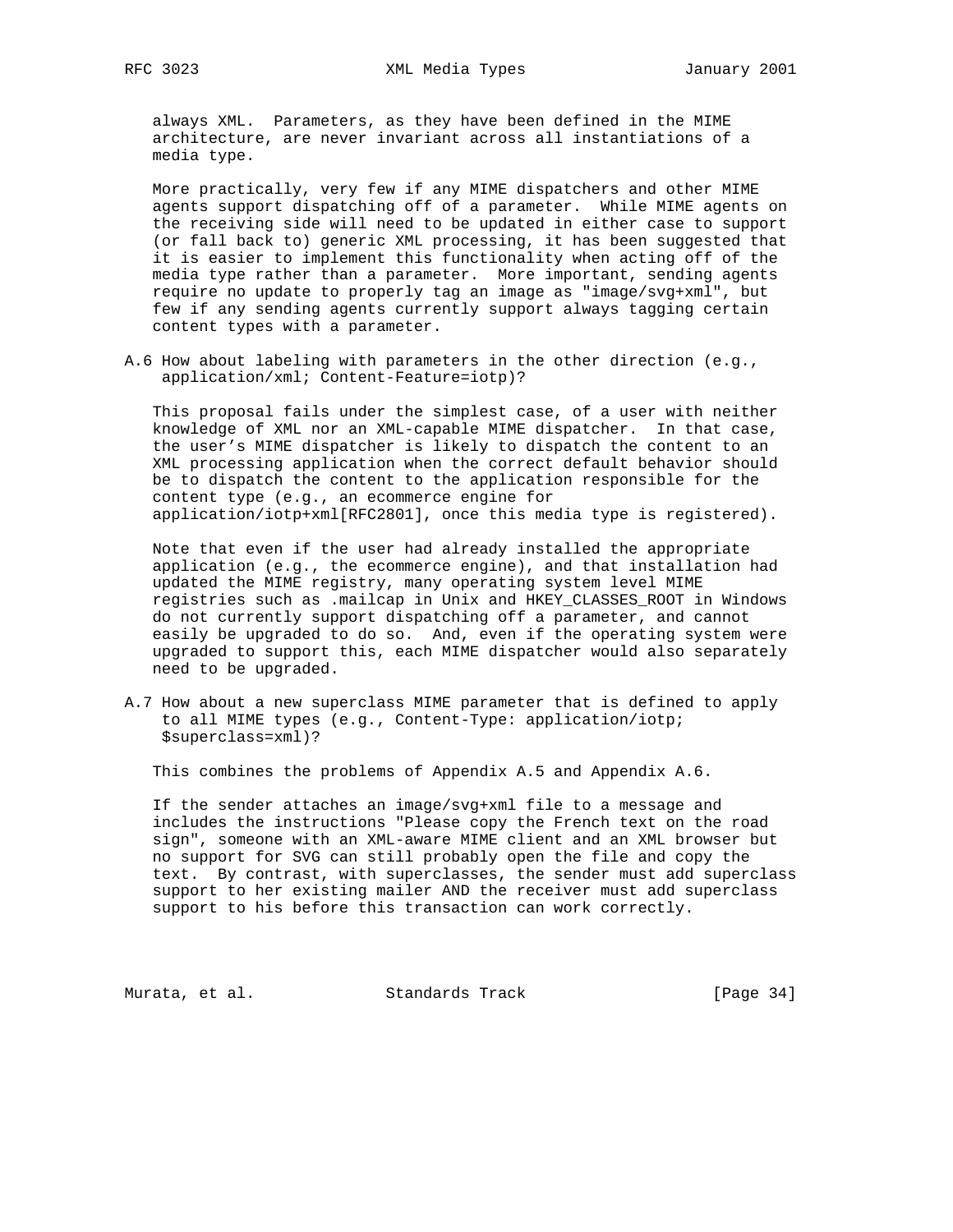If the receiver comes to rely on the superclass tag being present and applications are deployed relying on that tag (as always seems to happen), then only upgraded senders will be able to interoperate with those receiving applications.

A.8 What about adding a new parameter to the Content-Disposition header or creating a new Content-Structure header to indicate XML syntax?

 This has nearly identical problems to Appendix A.7, in that it requires both senders and receivers to be upgraded, and few if any operating systems and MIME dispatchers support working off of anything other than the MIME type.

A.9 How about a new Alternative-Content-Type header?

 This is better than Appendix A.8, in that no extra functionality needs to be added to a MIME registry to support dispatching of information other than standard content types. However, it still requires both sender and receiver to be upgraded, and it will also fail in many cases (e.g., web hosting to an outsourced server), where the user can set MIME types (often through implicit mapping to file extensions), but has no way of adding arbitrary HTTP headers.

A.10 How about using a conneg tag instead (e.g., accept-features: (syntax=xml))?

 When the conneg protocol is fully defined, this may potentially be a reasonable thing to do. But given the limited current state of conneg[RFC2703] development, it is not a credible replacement for a MIME-based solution.

A.11 How about a third-level content-type, such as text/xml/rdf?

 MIME explicitly defines two levels of content type, the top-level for the kind of content and the second-level for the specific media type. [RFC2048] extends this in an interoperable way by using prefixes to specify separate trees for IETF, vendor, and personal registrations. This specification also extends the two-level type by using the ' +xml' suffix. In both cases, processors that are unaware of these later specifications treat them as opaque and continue to interoperate. By contrast, adding a third-level type would break the current MIME architecture and cause numerous interoperability failures.

Murata, et al. Standards Track [Page 35]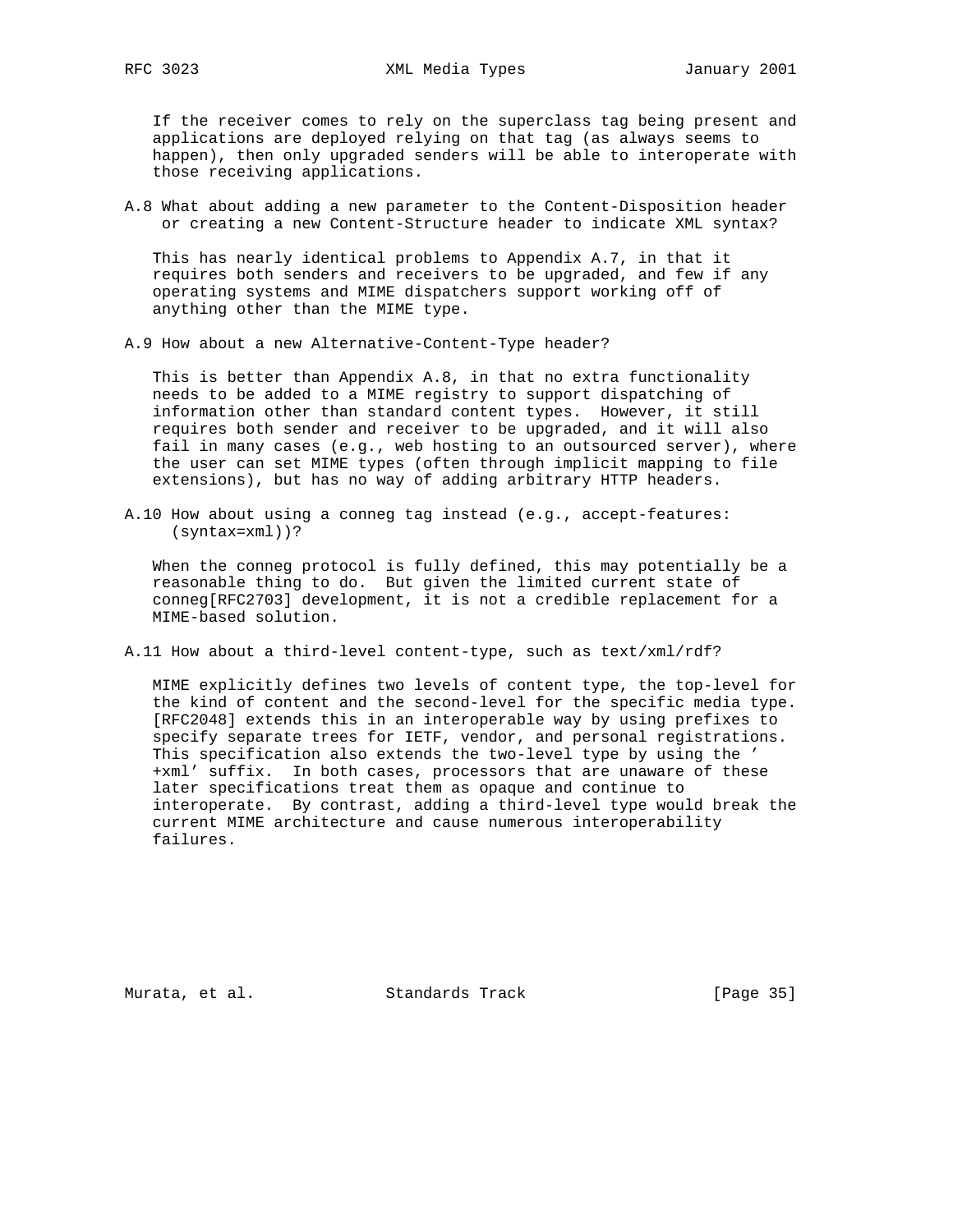A.12 Why use the plus ('+') character for the suffix '+xml'?

As specified in Section 5.1 of [RFC2045], a tspecial can't be used:

 tspecials := "(" / ")" / "<" / ">" / "@" /  $\text{``\ } \text{''} \quad \text{''} \quad \text{''} \quad \text{''} \quad \text{''} \quad \text{''} \quad \text{''} \quad \text{''} \quad \text{''} \quad \text{''} \quad \text{''} \quad \text{''} \quad \text{''} \quad \text{''} \quad \text{''} \quad \text{''} \quad \text{''} \quad \text{''} \quad \text{''} \quad \text{''} \quad \text{''} \quad \text{''} \quad \text{''} \quad \text{''} \quad \text{''} \quad \text{''} \quad \text{''} \quad \text{''} \quad \text{''} \quad \text{''} \quad \text{''$ "/" / "[" / "]" / "?" / "="

 It was thought that "." would not be a good choice since it is already used as an additional hierarchy delimiter. Also, "\*" has a common wildcard meaning, and "-" and "\_" are common word separators and easily confused. The characters %''#& are frequently used for quoting or comments and so are not ideal.

That leaves:  $\tilde{y}$ :  $\tilde{y}$   $\tilde{y}$   $\tilde{y}$   $\tilde{y}$   $\tilde{z}$   $\tilde{z}$   $\tilde{z}$ 

 Note that "-" is used heavily in the current registry. "\$" and "\_" are used once each. The others are currently unused.

 It was thought that '+' expressed the semantics that a MIME type can be treated (for example) as both scalable vector graphics AND ALSO as XML; it is both simultaneously.

A.13 What is the semantic difference between application/foo and application/foo+xml?

 MIME processors that are unaware of XML will treat the '+xml' suffix as completely opaque, so it is essential that no extra semantics be assigned to its presence. Therefore, application/foo and application/foo+xml SHOULD be treated as completely independent media types. Although, for example, text/calendar+xml could be an XML version of text/calendar[RFC2445], it is possible that this (hypothetical) new media type would include new semantics as well as new syntax, and in any case, there would be many applications that support text/calendar but had not yet been upgraded to support text/calendar+xml.

A.14 What happens when an even better markup language (e.g., EBML) is defined, or a new category of data?

 In the ten years that MIME has existed, XML is the first generic data format that has seemed to justify special treatment, so it is hoped that no further suffixes will be necessary. However, if some are later defined, and these documents were also XML, they would need to specify that the '+xml' suffix is always the outermost suffix (e.g.,

Murata, et al. Standards Track [Page 36]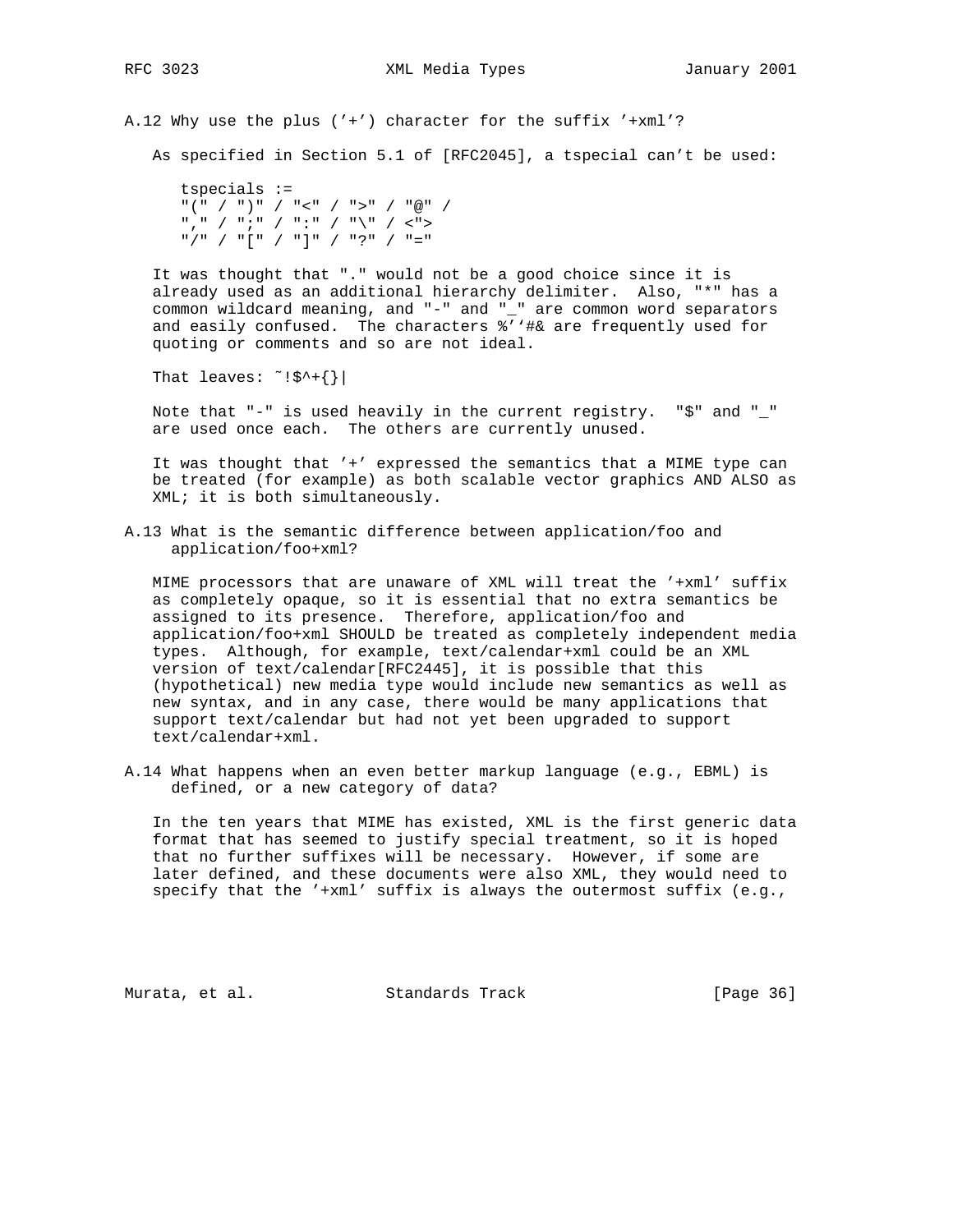application/foo+ebml+xml not application/foo+xml+ebml). If they were not XML, then they would use a regular suffix (e.g., application/foo+ebml).

A.15 Why must I use the '+xml' suffix for my new XML-based media type?

 You don't have to, but unless you have a good reason to explicitly disallow generic XML processing, you should use the suffix so as not to curtail the options of future users and developers.

 Whether the inventors of a media type, today, design it for dispatch to generic XML processing machinery (and most won't) is not the critical issue. The core notion is that the knowledge that some media type happens to use XML syntax opens the door to unanticipated kinds of processing beyond those envisioned by its inventors, and on this basis identifying such encoding is a good and useful thing.

 Developers of new media types are often tightly focused on a particular type of processing that meets current needs. But there is no need to rule out generic processing as well, which could make your media type more valuable over time. It is believed that registering with the '+xml' suffix will cause no interoperability problems whatsoever, while it may enable significant new functionality and interoperability now and in the future. So, the conservative approach is to include the '+xml' suffix.

Appendix B. Changes from RFC 2376

 There are numerous and significant differences between this specification and [RFC2376], which it obsoletes. This appendix summarizes the major differences only.

 First, text/xml-external-parsed-entity and application/xml-external parsed-entity are added as media types for external parsed entities, and text/xml and application/xml are now prohibited.

 Second, application/xml-dtd is added as a media type for external DTD subsets and external parameter entities, and text/xml and application/xml are now prohibited.

 Third, "utf-16le" and "utf-16be" are added. RFC 2781 has introduced these BOM-less variations of the UTF-16 family.

 Fourth, a naming convention ('+xml') for XML-based media types has been added, which also updates [RFC2048] as described in Section 7. By following this convention, an XML-based media type can be easily recognized as such.

Murata, et al. Standards Track [Page 37]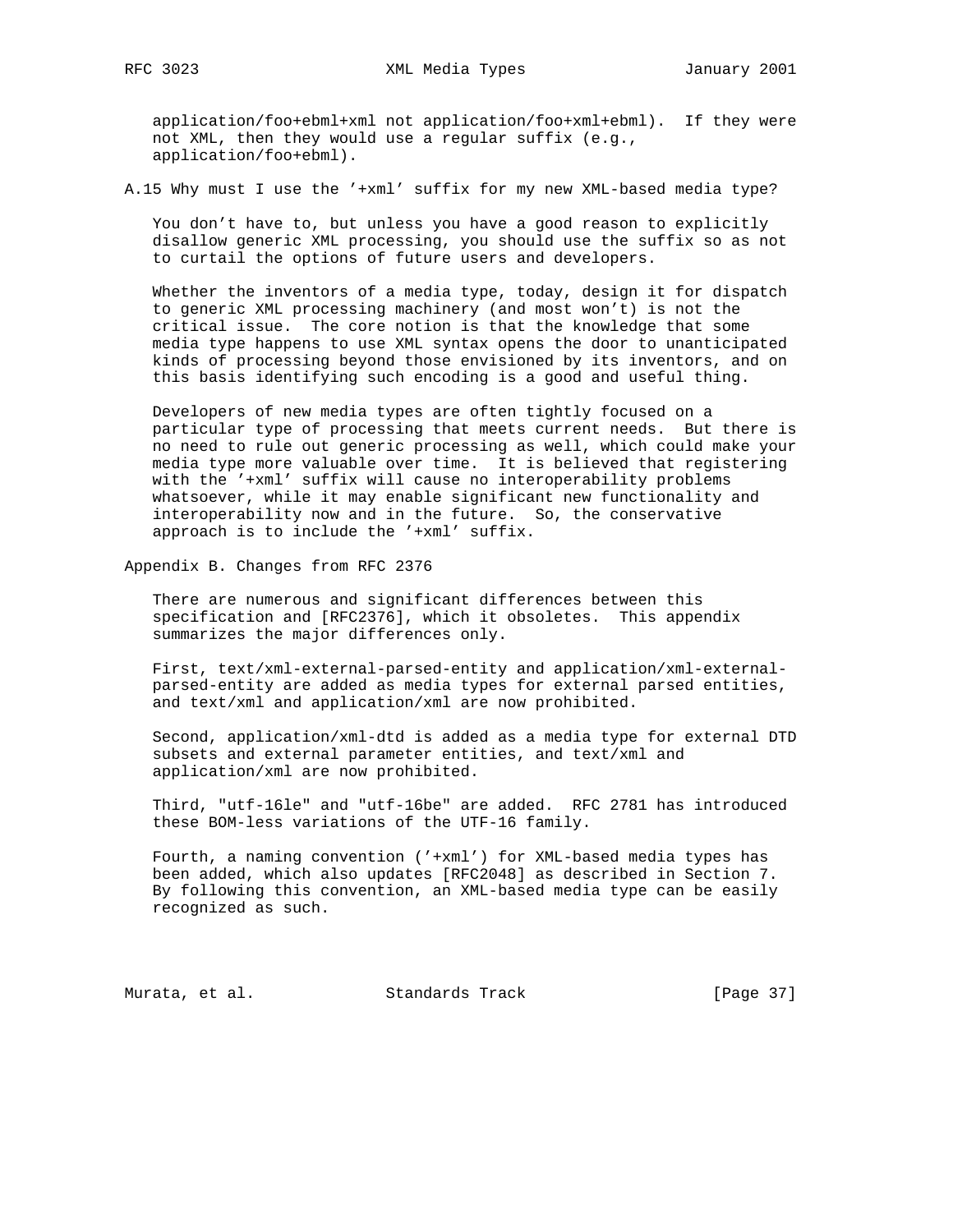Appendix C. Acknowledgements

 This document reflects the input of numerous participants to the ietf-xml-mime@imc.org mailing list, though any errors are the responsibility of the authors. Special thanks to:

 Mark Baker, James Clark, Dan Connolly, Martin Duerst, Ned Freed, Yaron Goland, Rick Jelliffe, Larry Masinter, David Megginson, Keith Moore, Chris Newman, Gavin Nicol, Marshall Rose, Jim Whitehead and participants of the XML activity at the W3C.

Murata, et al. Standards Track [Page 38]